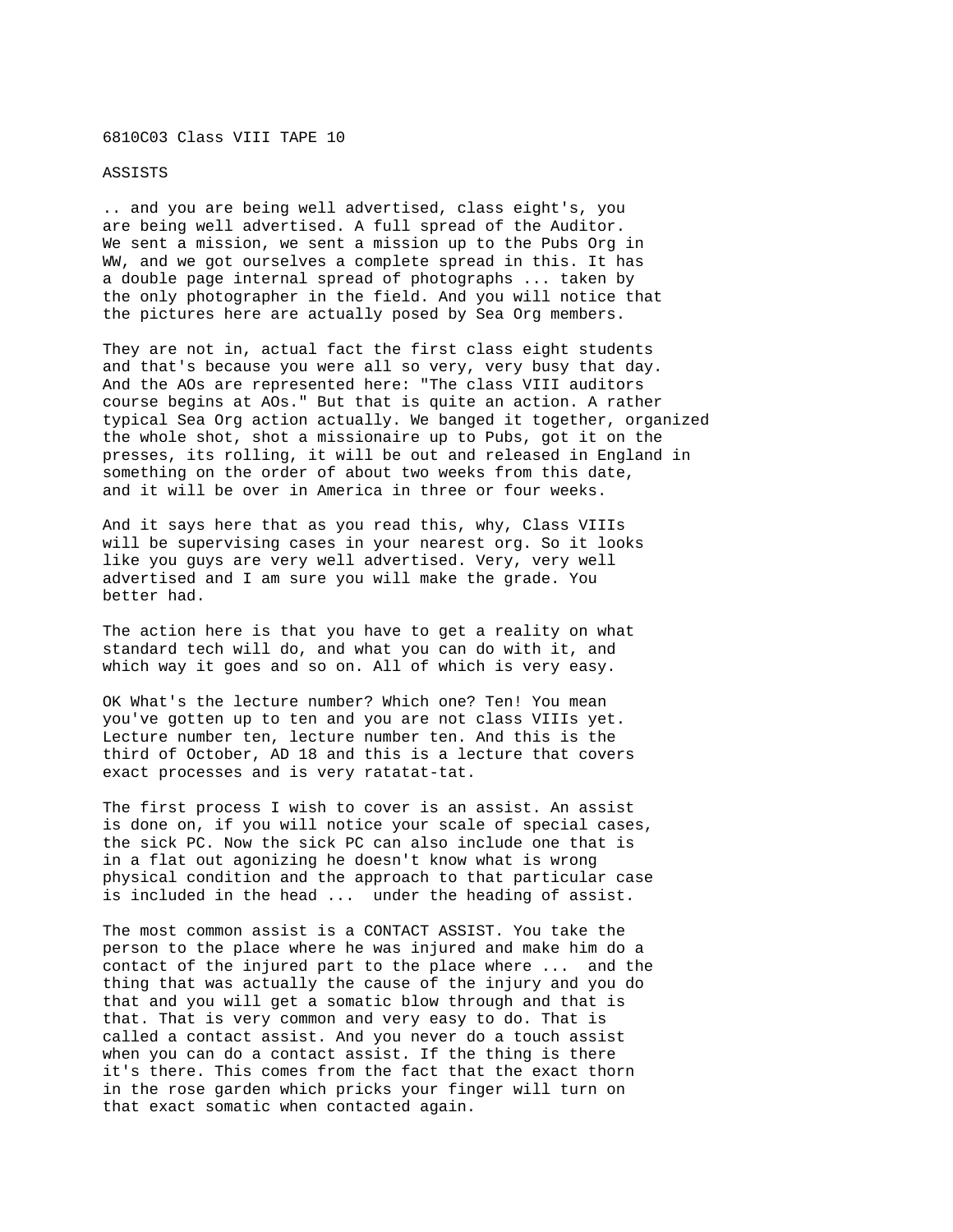In other words if the MEST is available you can do a contact assist and it is a very easy thing to do. There are hardly any commands involved with it. The less you say the better off you are.

Your whole object is simply to get him to go and put hit stubbed shin up against the lawn mower where he has hit it and you make him do that and touch it again and touch it again, and touch it again and touch it again.

I must tell you something about assists. When you come up scale as an auditor you can actually see a somatic go through. Now some of you will be looking for a painted picture eight feet square. It is not that. It is simply a very faint, very faint impression, and you can actually see a sort of faint impression go (noise) through the PC. You know the somatic has gone through the PC. Also it is assisted by occasionally he flinches at this moment and so on.

Now I must say something about a contact assist. The object being to get him to go up and touch his shin against the lawn mower, is all very well, but if you force him to go up there, it is the same at forcing a sick PC, which is very, very bad indeed. And the funny part of it is that you can to this on a gradient. He does not want to come nearer than one hundred feet from that damn lawn mower. You can actually find this in a child. That's the closest he is going to come to it. Well you make him do a contact assist with his shin and his body at a point one hundred feet from it. And you gradually, by gradient, narrow the distance to it by gradients, that he is willing to approach it. Eventually he will go up and do a contact assist on it. That fact probably is not generally known, but you must not drag the person up there forcibly, because you are going to do an overwhelm.

Now a TOUCH ASSIST is the next grade of assist, and a touch assist is with the command, which you don't articulate any more than you have to, the PC gets the idea very shortly, you touch him with your finger and he is supposed to feel the finger and then signify that he has felt the finger. After a few commands you'll find out that when you touch him he will give you a blink, or a nod, or some representation. You knock off the verbalization at that particular time, and you simply continue to do the touching and he continues to ... so on.

Now you wait for him to acknowledge. It's rather hard to do this on a person who is only semi-conscious. Then you try to maintain the communication cycle. It all depends on what part of the body is injured, what you do with this contact assist. The most difficult area to do a contact assist on is the head. And the head and the nerve system of a body is a pain cushion. It is a pain absorption cushion, and any electric shock caused by pain distributes itself throughout the neurons of the body, and you will find out that there was a wave of shock, which went, let's say a hit head, that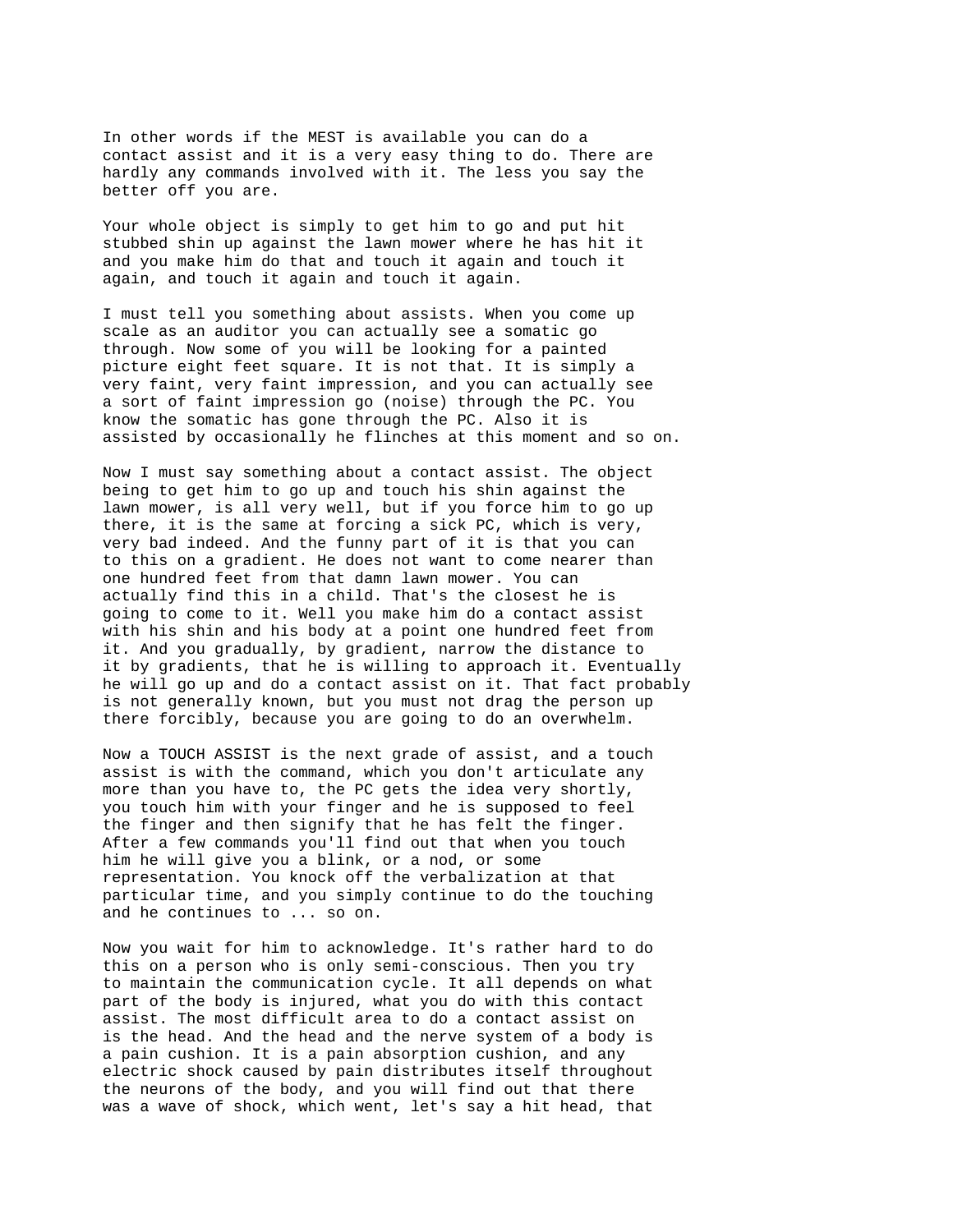went all the way from the head down through the nerve channels and the electrical... you can even measure the speed of an electrical impulse through the nerve channels. It happens to be ten feet a second. But it went from there, as a shock wave straight down through the nerve channels, which go through the spine, and there is about a dozen neurons, something like that, through the spine, and it goes to the extremities of the body. So you will find a person who has had a head injury normally had something wrong with his spine afterwards. And that is because the shock wave is locked up in his spine.

So your touch assist should include going from the head to the extremities of the body. Now if you are just trying to get him back on his feet or something like that, you are not going to go to the soles of his feet and try to do a super-super thorough job of this, because later on you are going to run it out as an engram probably.

But the thing which I am calling to your attention is that it does go to the extremities of the body, so your touch assist is not just around his head, and you have to approach the injury, go away from the injury, approach the injury, go away from the injury, approach the injury closer, go away from the injury further, approach the injury closer, go away from it further, approach the injury closer, go away from it further, approach the injury to a point where you are actually touching the injured part, go away further, and when you are going away and coming up, you try to follow the nerve channels of the body, which includes the spine, and the limbs and there are certain relay points, like the elbows and the wrists, and the finger tips. These are the points you head for. The back side of the knee, and so on. These are all points which the pain can get locked up in - the shock wave.

What you are trying to do is get this communication wave flowing again through the body, because the shock of injury stopped it. What they know as operational shock, accident shock, things like this is simply the thing stopped, right there, see? The individuals trying to withdraw from it. It is Stopped. And therefore he cannot get a circulatory system going in the area.

Now if you do anything on the right aide of the body you also do it on the left side of the body.

Let us take an injured hand now. If you do a touch assist on an injured hand you go further away from the body down the hand and closer to the body going across the area of the injury, touch at last the injury. And then you do exactly the same thing on the opposite side of the body because the brain communication system cross locks and you can find that a pain in the left hand runs out when you touch the right hand, because the right hand has got it locked up. So you do the right and left side of the body. Se has hurt his right shoulder. You should also give the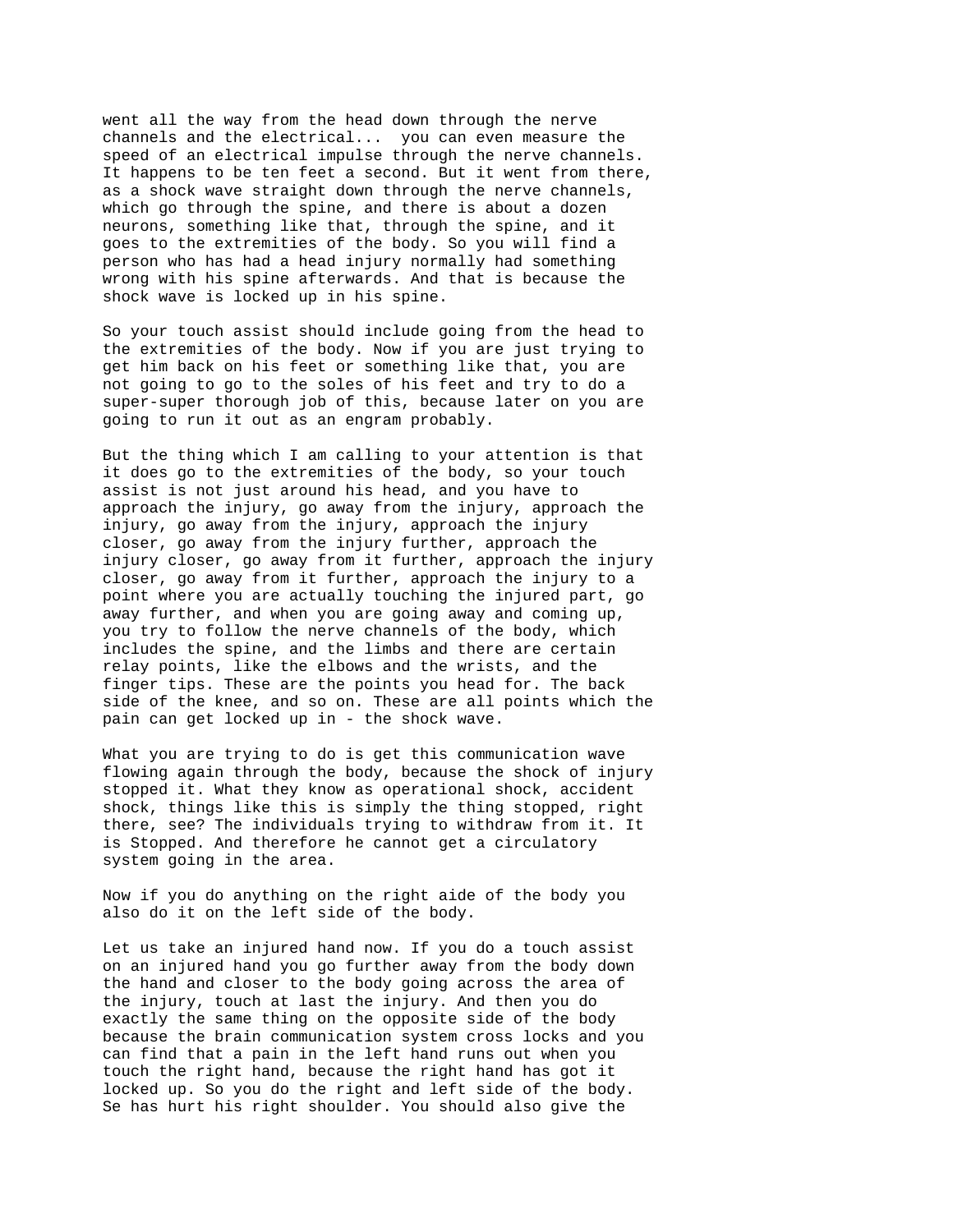touch assist to his left shoulder. The principles are simply these. Near and far. Near, far, on. Try to do it on a gradient, and then use the other side of the body too and the other operating point is follow the nerve channels. Now if the fellow is bleeding from an artery and is going to loose all the blood in his body in the next four or five minutes, you would be an absolute idiot to do a touch assist and then apply a tourniquet. The proper sequence is to apply a tourniquet and then do a touch assist.

Now the proper sequence is not to give him a shot of morphine and - then do a touch assist, because you are processing an individual under the influence of drugs. And it will just slow down and nothing much will happen.

The object of a touch assist in this particular thing, supposing a man had broken his hip or something like that, you give him a touch assist, you give him a touch assist. Try to get some of the shock off of it. Try to get some of the shock off of it. If it were the left hip, you would do a touch assist to the left hip. You would go up the spine, down the spine, back of the legs, to the area. And then you would it on the opposite side of the body. And its a "feel my finger" throughout except you don't have to say it once he's got it in the groove. And then of course after you have got the edge of it off the guy may still be in agony, because the thing is pretty badly smashed up, then let somebody shoot him with morphine.

Then let him be packed off. Let him get the thing set, let the medicos have their day plumbing him also. Let the medico have his day to do what he can, try to minimize the amount of conversation around the injured person is one of the main criteria, you don't let people talk around this thing, even though you have to kick them in the stomach. And you don't keep saying "shut up", and "be quiet", because that becomes part of the engram. You signal them to be quiet and you walk into their chest and you walk them of the scene and then say "shut up" you know. Like that. And then come back and continue it. Because you are just putting content into the engram. Now the medico goes and patches the thing up .. and hit .. the structural fact is handled. Now at some later time a few days later, a day or two later he's out of his shock, something like that and he can stand up to auditing now; you give him a session which runs the engram and you give him just a standard engram session, there isn't anything peculiar about it it just runs down the chain of injury and all that. You understand?

But that engram running comes under the heading of assist which I cover with you in a moment. Now that is nothing more nor less than a contact assist and a touch assist, and this is how they are done and that is standard tech. We have been doing them for 'yars' (exaggerated way of saying 'years') and yars and yars. And it's amazing to me to find that there are Scientologists around who don't now how to do these two standard actions in a standard way.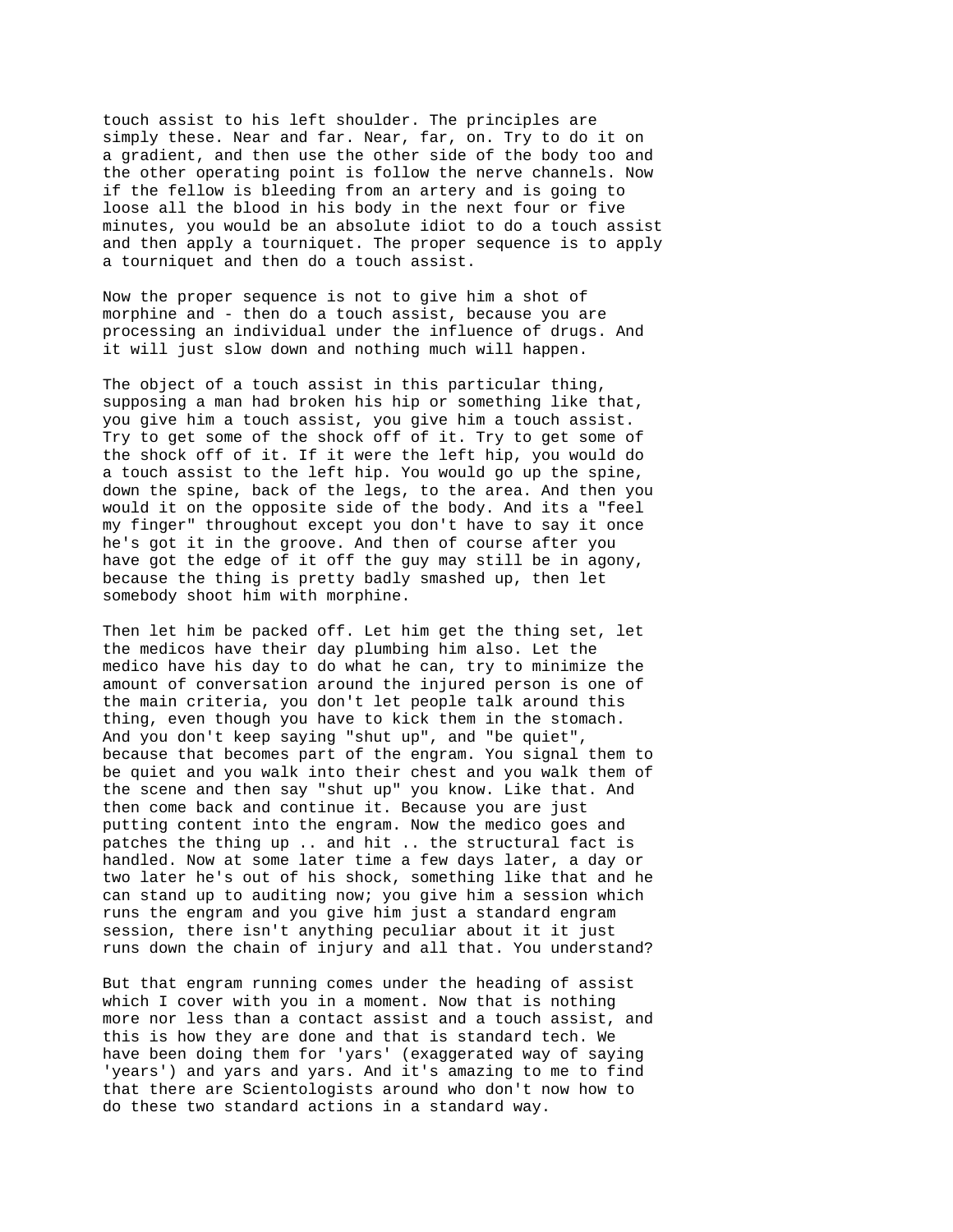Alright. Now. What about this engram. Now this is this special case which is a sick PC. It could be a sick or severely injured PC but it's a sick PC. In other words an acute now condition which is devouring his attention. And you're going to fly the needle on ARC breaks - huh? No. Now here is something funny. here's something funny. If you are auditing him with a meter you audit him on exact standard tech. It isn't a peculiar brand of tech which enters in.

But it has this exception. You're hope of flying the needle before going into the major action is zero. Because he is sitting in the major action, with all devouring concentration - do you follow? So this is an exception, and there aren't very many exceptions in standard tech but this is an exception to fly the needle before undertaking a major action. Because the major action is there. Now this tells you also then if you can't fly the needle before that, that the PC is in a rather perilous condition and if you try to do a forcing technique on the PC. If you try to shove the PC into something heavy he isn't sitting in and doesn't want to go into you can easily overwhelm the PC and spin him. Now just as you can't fly the needle before you run the engram, so you must very definitely obey the auditors code, and try to do your very smoothest TRs. And gently, gently. And that's how you run an engram on a very injured person.

Now this approach includes the guy who falls on his head in three because of the restimulation of an engram. You are going to find, I am very sure somewhere in your career individually, because he is not going to be very rare, an individual who all of a sudden has not run out his incident one or his incident two or something of this sort. All of a sudden he is going to tell you he is dying, he's collapsing, the body is ceasing to breath and what do you know, it is. You understand? This thing goes into a sudden .. You see he didn't do a good job on three, and so on ... he hasn't been well reviewed, something like this. And he is liable to go into a sudden agony on the thing. And it could be very real agony. Now the funny part of it is he can't identify what it is. It is very mysterious. Something wild suddenly occurs. Now you could actually have this happen with a very malignant body thetan, all of a sudden hits the guy, do you see. He just started to run this body thetan and wham, wham.

We have already had one in an AO. A guy did something to a slave girl at some time way to hell and gone back on the track and she's been around ever since. When they gave her a little bit of auditing and tried to boot her out, she left, but three days later she came back, and man, she really knocked that guy flat. He was the flattest PC - you ever saw, there is a case history on this. What they did was do the usual ... did the usual actions of three. The auditor however, on a meter and so forth, located and isolated what the thetan was, handled the thing, ran the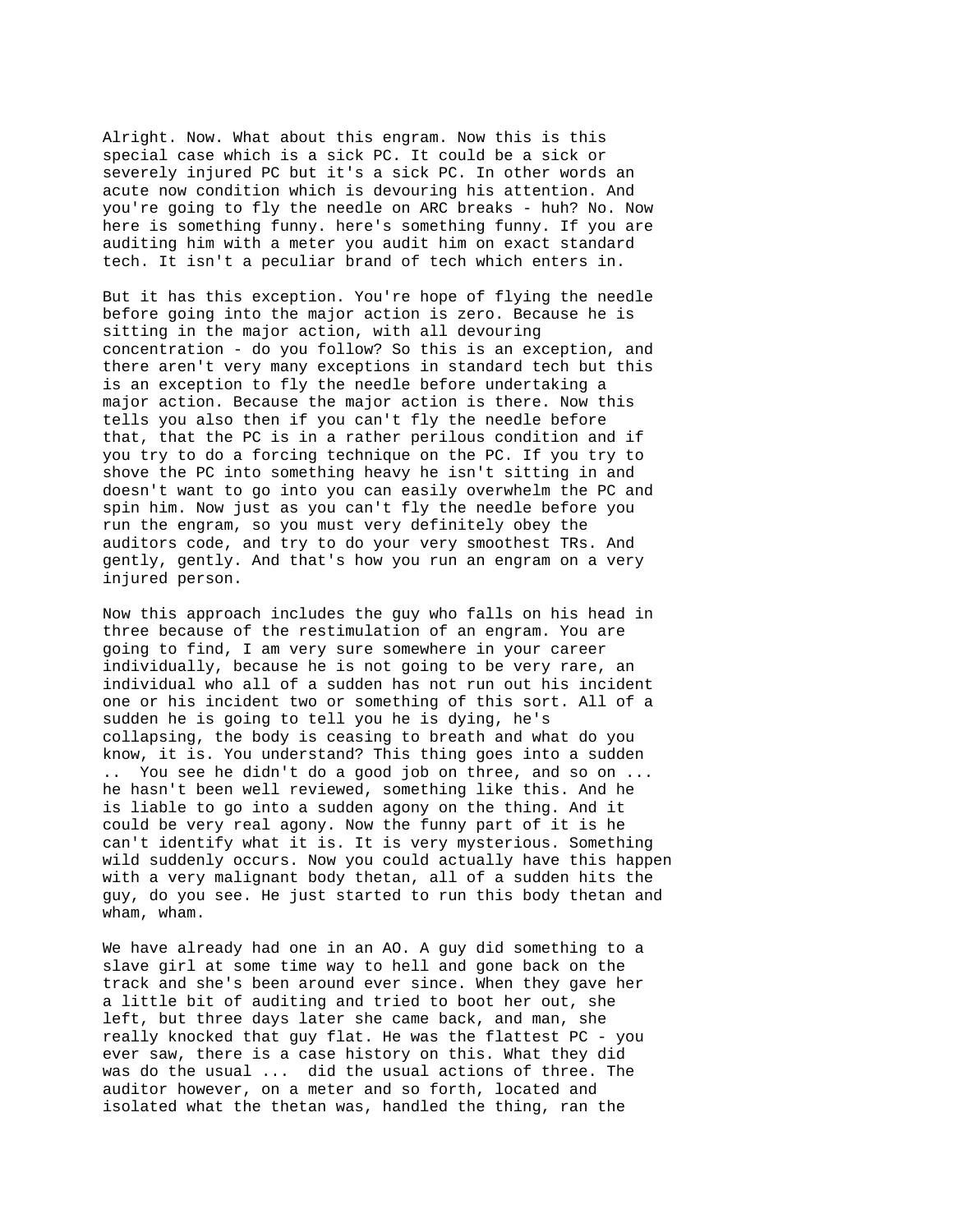incident one, incident two necessary to resolve the situation and finally and forever, why the slave girl blew. Very remarkable circumstance. Apparently this body thetan had been around for many many a century.

Now this ... these are interesting phenomena in that the individual is suddenly and inexplicably hurting or very ill, and if he were ill from ptomaine poisoning or something of the sort, you actually could not distinguish it. You look at the PC, pale, clammy, looks like he's sick. Se might even be vomiting see, something like that. Now the individual simply could have been fed bad food and is being . is going through a bad food spell, dysentery, something like this.

Well, what can you do about it. You can let him get well, and feed him an antibiotic. Do you follow, If he doesn't recover from that I have got news for you. It is because it is held up mentally. Function is senior to structure. Thought is senior to function and structure. And an individual who is bound and determined to be sick because of the bank, or body thetans trying to make him sick, or something like that. Brother! Brother!

You could treat him all the antibiotics in the world, boy. You can operate on him. Do most anything you want to do, and there isn't very much going to happen. It's very funny. This kind of an action has taken place. An individual with a very severe infection, fed antibiotics and other medicines to alleviate the thing, and just go right on with it just right like that. An auditor comes along in spite of the antibiotics, gives him an assist session. Cleaning up what he had goofed up, or what was goofed up on the case, and although he stays ... he's on antibiotics, and he stays on antibiotics, right after the session the antibiotics suddenly start to work, and the fever turns of, the temperature goes subnormal, it all vanish, runs out it cycle very nicely. It's a very remarkable phenomena. This individual is coughing and coughing, and coughing, and he has had a cough for a long time and they to some sort of an analysis and a culture and a this and a that and they finally find out that he has got galloping whose's (invented name) and only they call it some Latin name, and it proved it, proved it absolutely conclusively that he has got this, do you see? he's got it alright. Only he doesn't respond to treatment.

In medicine they divide illness into three groups ... patient reaction into three separate categories, which is: what causes it, what makes it sick, you know, what makes it come up to an immediate acute condition, and what prolongs it. Now there is data on this in, I think, Dianetics Modern Science of Mental health, it talks about that.

Now. Three phases, you see. So he can get something which precipitates the illness. Bong, he's sick. And now he doesn't respond. He gets prolongation. And he doesn't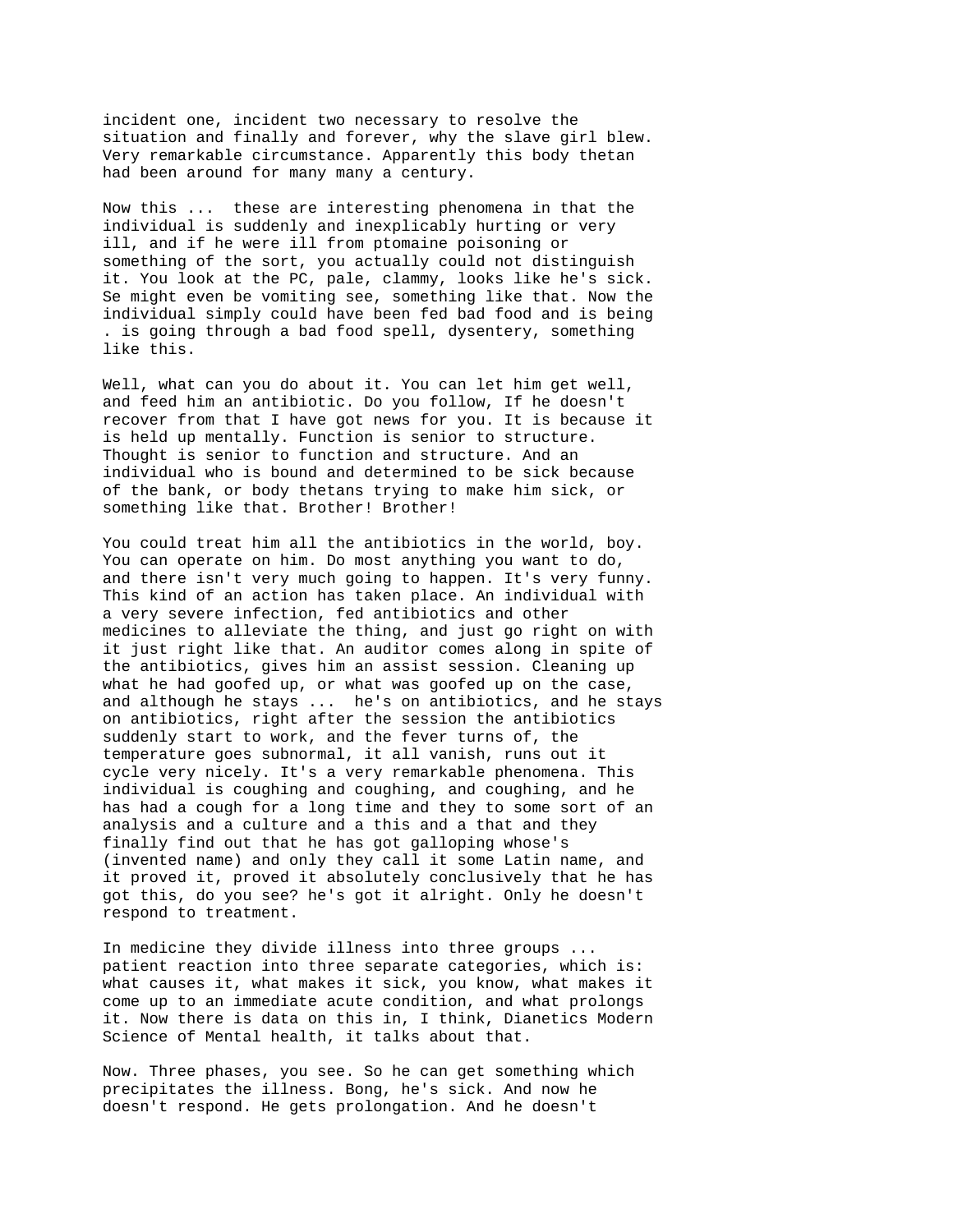respond to the cure, he doesn't respond to the cure. Auditor comes along, you just do standard tech and run an engram or secondary, is all you do. But it is standard tech, see. It's done by all rules of standard tech. It's done neatly, nicely, smoothly, realizing that you can't reach very deep and his ability to as-is is very poor, and he is pretty wongo-bongo and if you get him all over the track with fifteen engrams in restimulation one right after the other, boy, you might as well have shot him with a shot gun to begin with, you understand. So it has to be gently done and the control of the session has to be very good. You have to be a very good auditor to do this sort of thing.

And you hit this chain and you fix it up. Now oddly enough you don't even get to run it out.

You hit it, you date it, you do what you can about it, and all of a sudden the medicine works.

All of a sudden the individual starts to get well. Or the individual goes back and runs three. The individual returns to solo, or he gets his next grade or something like this, do you follow? He gets back into the standard line of things.

Now it's called an assist, it's called an assist. But it is done very, very, very definitely, by very standard tech. You check your ARC break and handle that ARC break. You check your PTP, you check your missed withhold. I don't care, the guy's woo-woa-wao-woa (etc.). Check these things. Because the funny part of it is, it may be such a hell of a break in reality. He was sitting there minding his own business and all of a sudden a bullet went through his head.

That's the way it feels and he is in agony, see? Whoa! You check your ARC break, and the ARCU and CDEI and you go through any of the motions you can.

Now the one exception is if you expect the needle to fly you are a fool. You won't. And if you try to force this needle to fly, you are just distracting him. Now you don't want to audit over an ARC break, you don't want to audit over a PTP, and you certainly don't want to audit over a missed withhold, but they will all be germane (= relevant) to the incident he's sitting in. You won't get anything else.

So you pull the ARC break out of the incident so you are not running an engram over the top of an ARC break. You pull the PTP out of the incident. It's just the PTP of the incident that he has it. You pull that out so that you get some change, and the missed withhold concerning it, and so on, so that he won't natter and blow up in your face, because it's all on the incident, but the needle, the chances of the needle flying are very, very slim. You understand? The only variation here, then, is that you don't expect the needle to fly before you're doing a major action, because you are already doing the major action, not of your own choice. You are presented with the major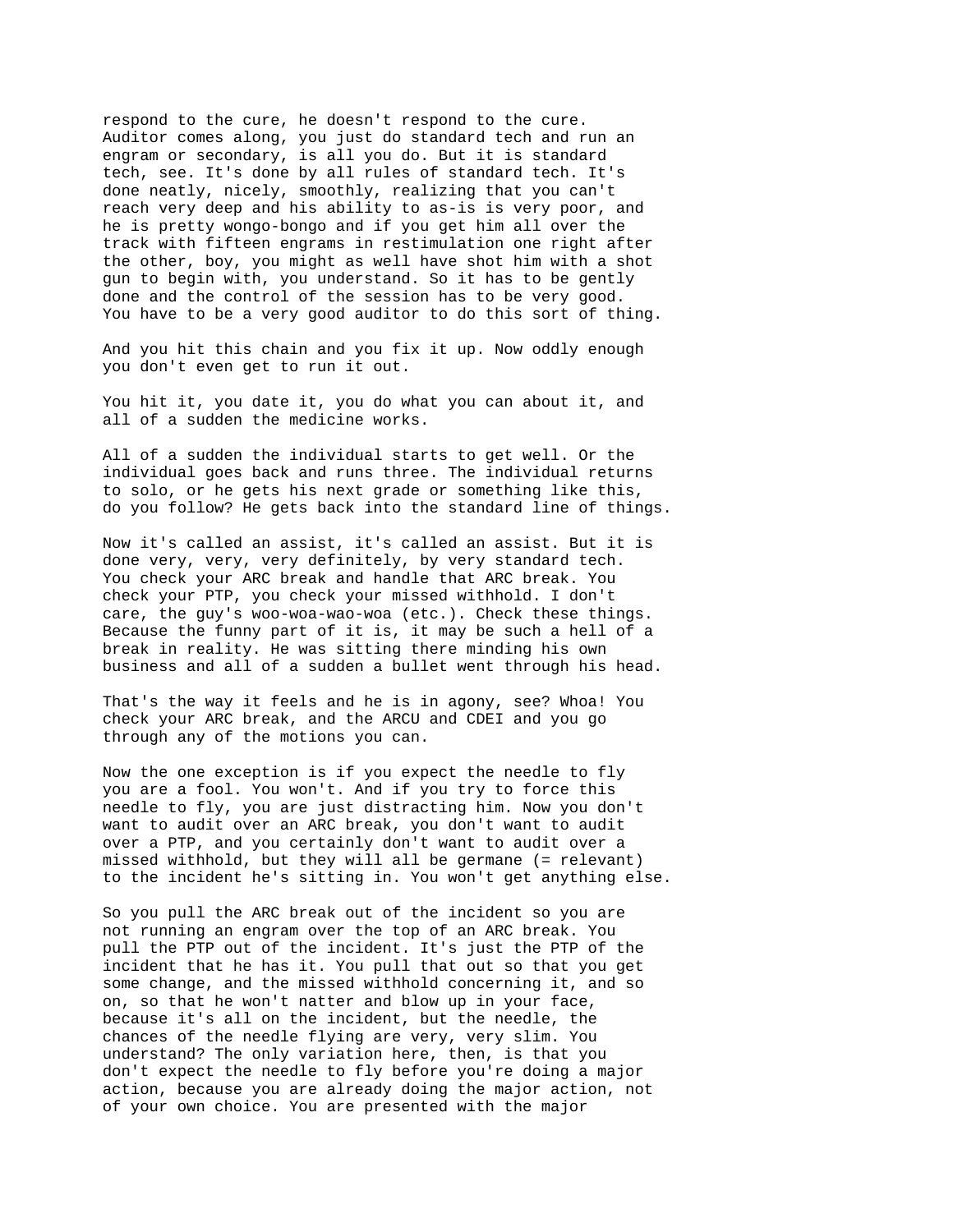action, now.

The PC has presented you on a silver platter with the major action. Bong! "I was down in the restaurant. I was sitting there. (various noises dramatization of how the PC would sound - hope you don' need a full transcript! here are the words, without the ejaculations:) I was sitting there. There it goes again. there it goes again. I was sitting.. and I was just sitting there, and all of a sudden my right arm fell off." And to this chin music you get in ARC break, PTPs, missed withholds. He will answer your questions, boy, because they are right there ready to spit out, and then find out what it is. You don't arbitrarily audit something without finding out what it is.

So this is one of these things where you are doing a sort of an assessment. It isn't a list don't you see. You're assessing. And you ask him what he thinks it is. And he normally will tell you, "I don't know." So you have got to suggest it. You know he is very often he's saying (PC in agony noises again): "Oh no, Oh god, I haven't got any idea. Oh, my God." See? That's the type of music which you are liable to receive. Many, not slightly, there have been many PCs like this, around AOs and out in the field. Except people immediately take it for granted that they are terribly ill, and they don't do anything about them. You see? That's for the birds. So you have to do the list, and it's this little process which you see on my case supervisor notes, assess, you know, bla bla (noises). Take the one that reads the most, and do something with it.

Well actually, under an emergency of this particular character, you are handling the similar situation that I have often handled in babies. I am very good with babies. And so on. I have had a lot of experience in this line. And I get along great with babies, kids, dogs, people, beings, horses. Horses and I argue a little bit. But the .. well we do. We don't see eye to eye.

Horses feel put upon. They have been replaced by the automobile and they feel supernumerary.

But the upshot of it is that a little baby went (baby crying noises). And you will see some goddamn nurse girl walking back and forward patting the baby in the butt you know. Walking back and forth, and back and forth. "There, there, there, hush now, hush now, hush now." I come along and I hear all this catastrophe going on and I say, "What cooks?" "He has a colic, and so on." (Noises) Well, she has misdiagnosed it obviously and the baby keeps on crying.

So I take a look at the kid and first they have a safety pin shoved a quarter of an inch in to his butt.

But the funny part of it is I sort of have to ask him. It isn't any sort of telepathic communication. I have to look, you know. I have to look, and look at the reactions, you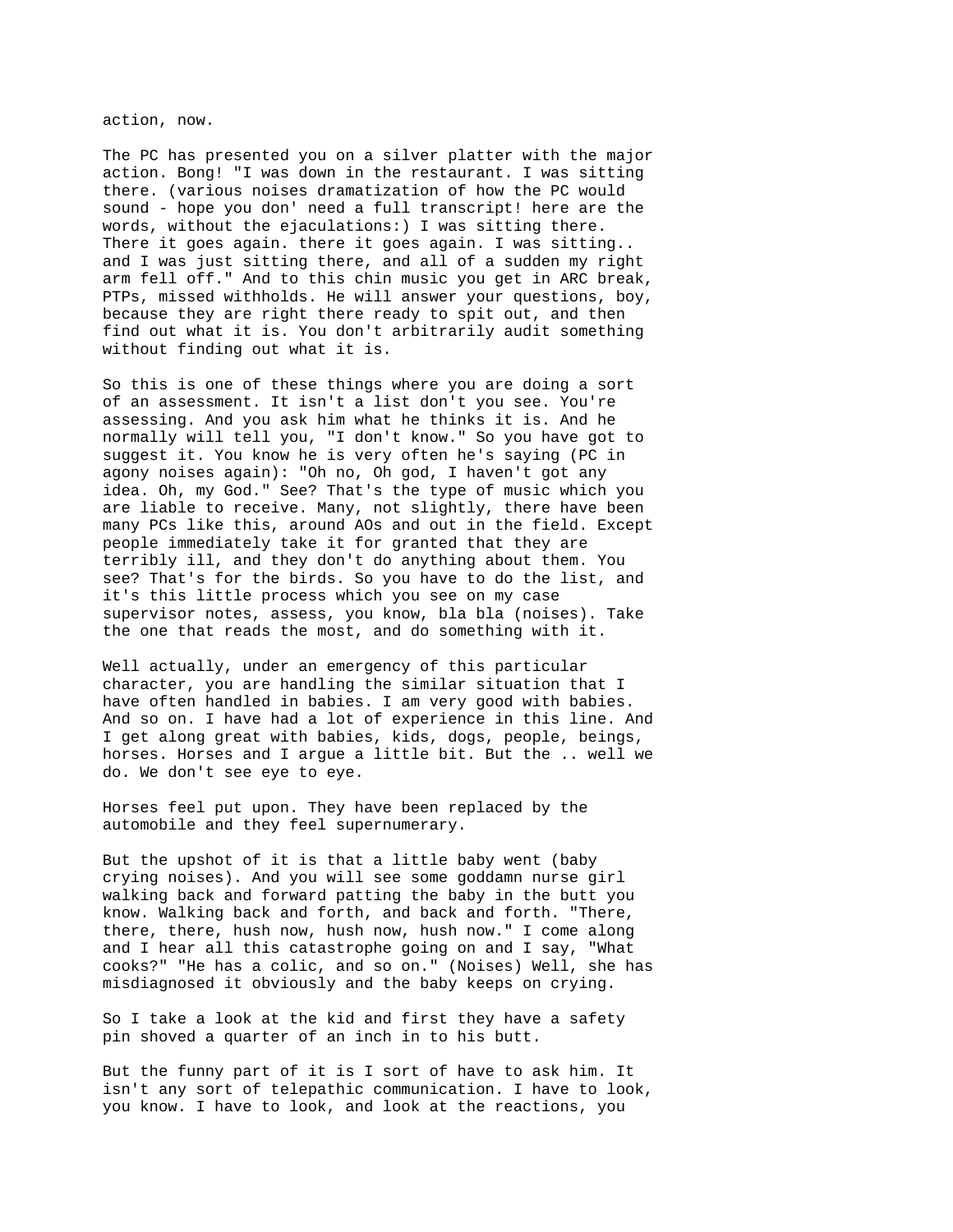know? There isn't much communication with it. What.. what the hell, you know? What is this.

Because he really doesn't answer up. One of the reasons he doesn't answer up is he is so frantic, you know. It isn't that he can't talk or communicate. so is just frantic. That's all .. the nurse girl, his mother, maybe even a doctor around you know. Christ almighty, he is frantic.

And you finally say what did you give him for supper? Oh, well, he just had his regular ration.

Where is it?" "Oh, it's over there. I mean it's odd that he won't eat. He won't eat." I squirt some out on the back of my hand and taste it. it's live. Pure live. Somebody has mixed it up with baking acid, or something. You know how it is? You know? It's completely sour. The devil himself would have turned purple if he had ever got it in his gullet. You know? I go up and I whip up the kid a mess of milk or something, and I hand him a bottle, and he takes ... very suspicious, you know. Well all of a sudden: "Oh, thank God." And you find out he hadn't eaten for two days.

It's idiot stuff like this, actually, see, but this is .. a little sort of an assessment. Let's see, could it be food, could it be that he is hungry. Could it be that... (vague noise). Could it be? Is he wet? Is he chafed, or something, you know? It is something. And that's what they miss entirely, but it's something. It isn't ever nothing. Now you see you have to learn that about cases. If a case is having trouble, it is something. It is never really nothing. Unless somebody has wished a nothingness off on him, and when you get the nothingness off, you will find out that there was still something.

So this is the way you have to approach a very ill PC. And you, as an eight ( = Class VIII) are going to have this problem in AOs and in Orgs and you are going to run into it and you are going to have to tell somebody what to do about it. Well it is something you should learn well.

It isn't something that is not going to happen to you. It is going to happen to you and you have to do an assessment of all the possible things it could be. Only they are pretty obvious. Has he eaten bad food? That's one list, see .. list item. It is one of these little assessment items. Bad food. Body thetan. Engram. You got the idea? Something in that order is all of a sudden going to cause a BD.

You say it to him and even though he's gone (noises). "My God." See? You get through. You don't have to shout at him. You get through. You just say it. And all of a sudden you have got a blow down. Well if it's a body thetan... If it's a body thetan, you would simply follow through the routine of three, of OT III. But, the second you start contacting what it actually is, or identifying it starts cooling off, and the PC reaction becomes far more reasonable and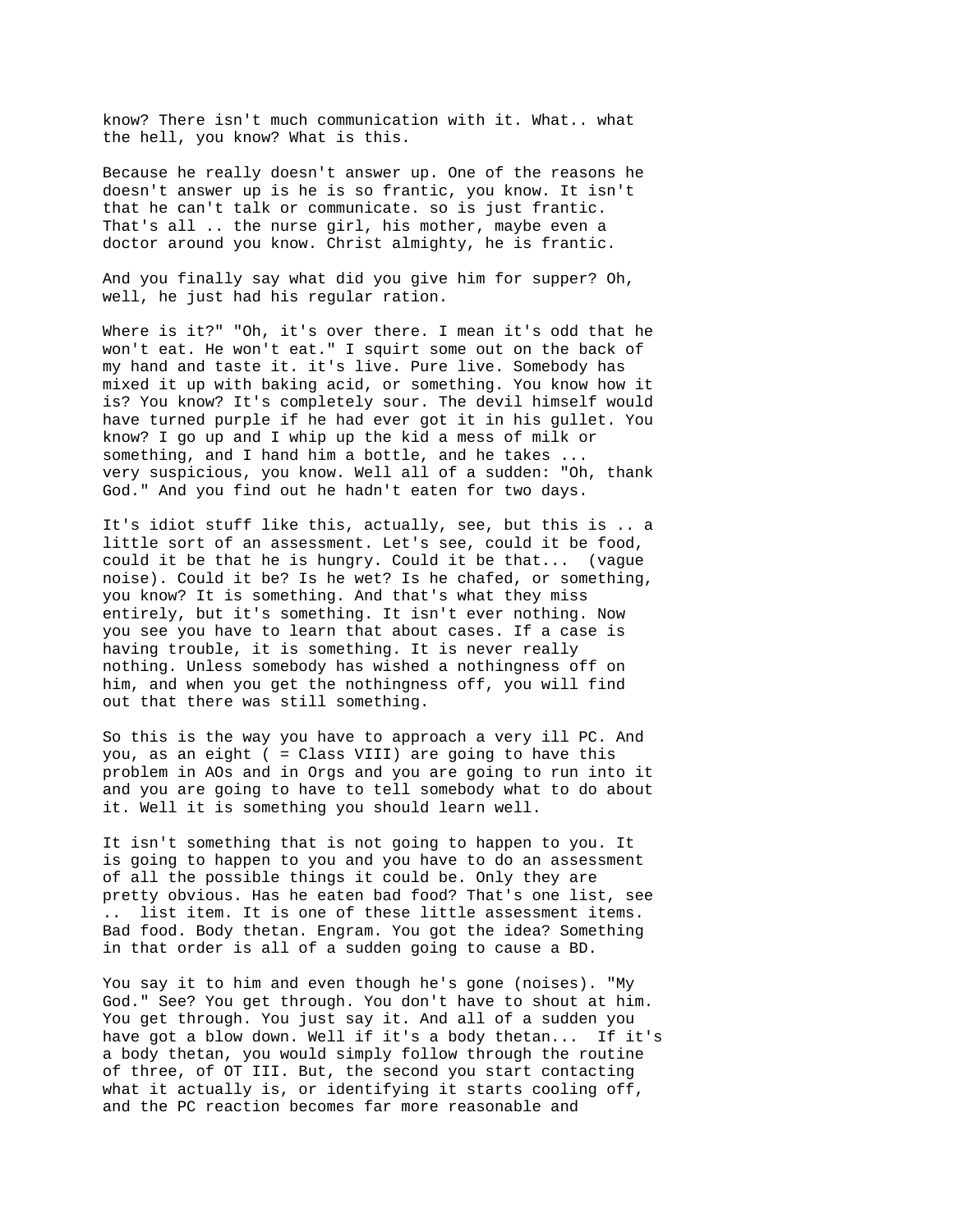rational, even though it's knocking him half flat, you see?

So what you would do is try to get this body thetan .. Find out what's wrong with the body thetan. Find out what it wrong with him and the body thetan. Let's just get a little itsa on it, lets get some data, and then let's try to run an incident one off of this body thetan. And you sometimes will find the body thetan has been overrun already, on incident one. You see a number of conditions can exist, when you are handling a body thetan. Now the ... But you find out what condition it is, and then you do the usual for three. Now don't always assume that it is a cluster, but it could be a cluster, and there is a mutual engram. So, if it is a body thetan you would then do a Milazzo, which is say you find the mutual engram, the mutual engram. And the first action of the mutual engram is to date it, to date it. Date it. Date it. What is it's date? That's the most available datum. You date it. And then you find out what it is about. And you can do both of those ... You can first, your little assessment is: what is it? See? Physical illness. You know? Body thetan? Engram? Whatever you might think - see, you put it down. Those are the most likely candidates. And you put these things down. Bad food, see? And you put these things down, and, if you don't get a blowdown on any of those things, don't quit. You have got something missing from your assessment line. The guy might simply be high on pot and in delusions. You get it? Unbeknownst to you, why he took himself a whole big smoke and he went up in smoke. You see? Well it could be something. So your perception enters into what goes on the assessment form. To give you a canned assessment form of every thing that could be wrong with a thetan in this universe would be an adventurous action. Because operating at different places at different times you will get different items. But those are the principle ones.

Now if it is a body thetan you got to identify if it is just one or if it is several. Now the funny part of it is, it will answer up as just one. Body thetans normally do. But when you say: "Is it several?", you will get a bigger read. Now you want to know if it was several, what is the date of the incident, that brought them together and you are going to date it, and you are going to do a standard dating drill that doesn't vary one hair. Tens of years ago, hundreds of years ago; The only way you can miss on this sometimes is that it happened last year, or it happened yesterday. Then you would have to start out in minutes .. seconds ago, minutes ago, hours ago, days ago, weeks ago, months ago, years ago, tens of years ago, you got it? That's the safest assessment and you go on up and don't start slowing it down, and say: "Well we got to trillions, and nothing happened." After trillions comes quadrillions, I think. They go way up, boy. Thetans are very old.

But someway along that line you are going to get something like, hundreds of billions. Good.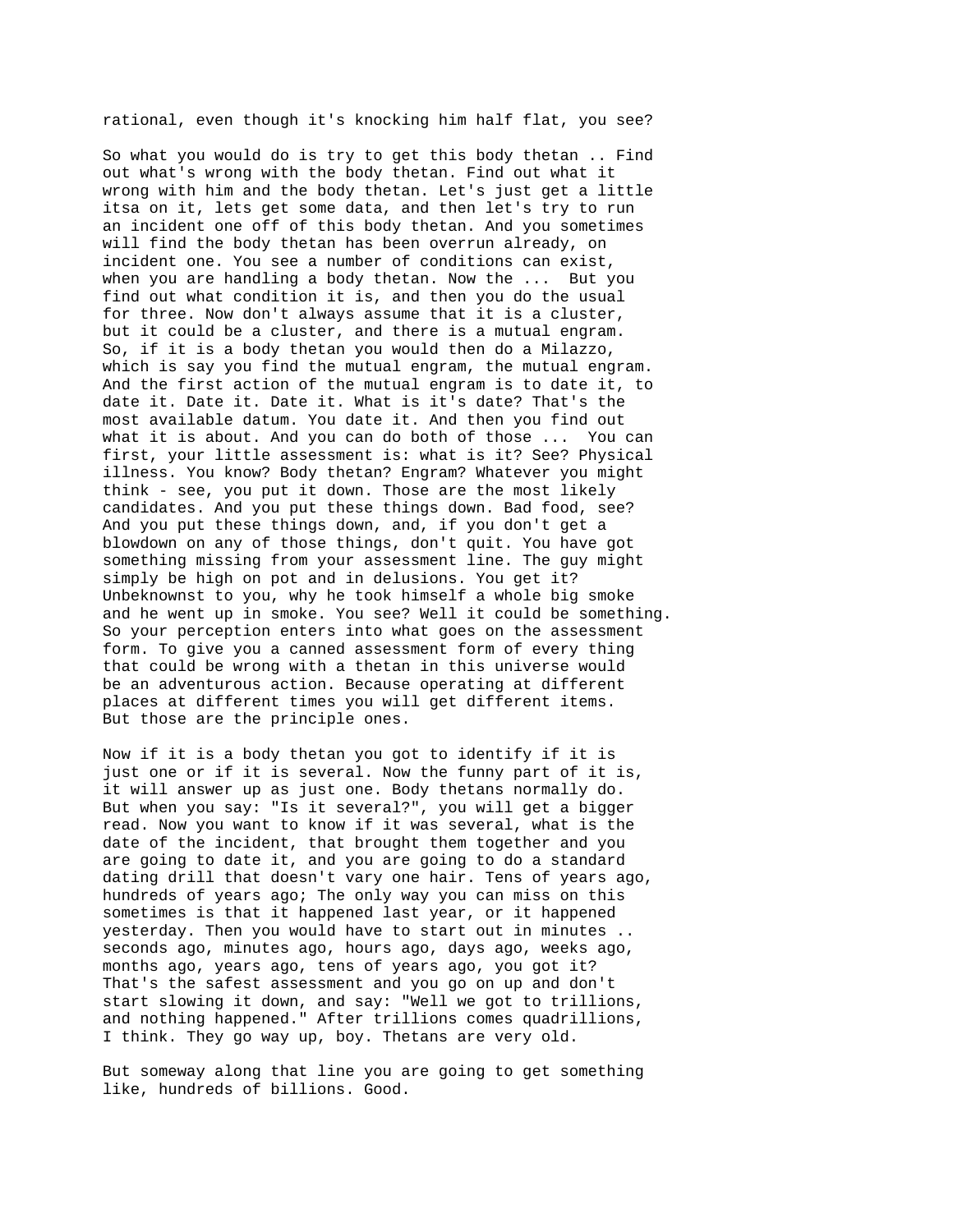And that read a bit. Now is it more than five hundred billions or less than five hundred billion.

It read on more. Is it more than seven hundred and fifty billion, less than seven hundred and fifty billion. It read on less than seven hundred and fifty billion. Is it more than six hundred billion? And meanwhile you are listening for the PC to spit out a date. The PC very often spits out a date. Oh. Six hundred and seventy two million nine hundred and forty five thousand, seven hundred and forty two. Yes, that's right. And two minutes. You know. Very good, you write all that down. It reads like hell. Bongo, bingo, bongo. That's the incident you run. And when you just start to run this incident on a cluster you very often . very often they go (noise).

Fifteen, twenty of them leave, all at the same time. Something like a hundred of them. Leave.

(noise) Thank God, know. Good-bye. (noise)

Alright. Now, if the PC at that moment where .. gave an aspect of relief and looked well, you would say, "That's good." You understand he had to be an OT III, or this sort of thing would not be happening, you know. You don't run this on people below that level, you'd kill them.

So he says "Yes. Oh that's great. Oh, my God, what a relief. (noises) God!" And you say: "Alright, that's fine. Thank you very much." And let him take it up himself.

Now he is going to go on the basis that they all blew, and I've got news for you on a cluster they don't always all blow. There are fifteen of them left. It looked so spectacular to see such a mass disintegrate and so many of them leave. But, there might be some still around. Now you have to finish running the engram out to that degree and run incident one on each separate one of them. And they go thud, thump, gone, gone, gone. That cleans it up. Because the funny part of it is let us say, he had a terrible throat. (noise) Couldn't talk, see? And then you found this incident, you dated the thing, you got some substance of what it was all about and all of a sudden you got this (noise) gone, you know. Still going to be left with a bit of a sore throat.

You're going to say: "Well, that's natural." No, it isn't natural, that's the ten or fifteen you've left. That's the engram, the engram is still remaining with those few, do you follow? Now also, there is a copy. Now thetans copy. What has just been copied. Thetans copy what has been copied and make copies of the copies, you get the idea? So you get this kind of a thing, the thing came off your back, see? Came off. Gone. But the mass is still there. All right, whose copying the thetan who has just left? That's the trick. Well, this one is copying, and there goes that mass. Cross-copying. And you run into a lot of this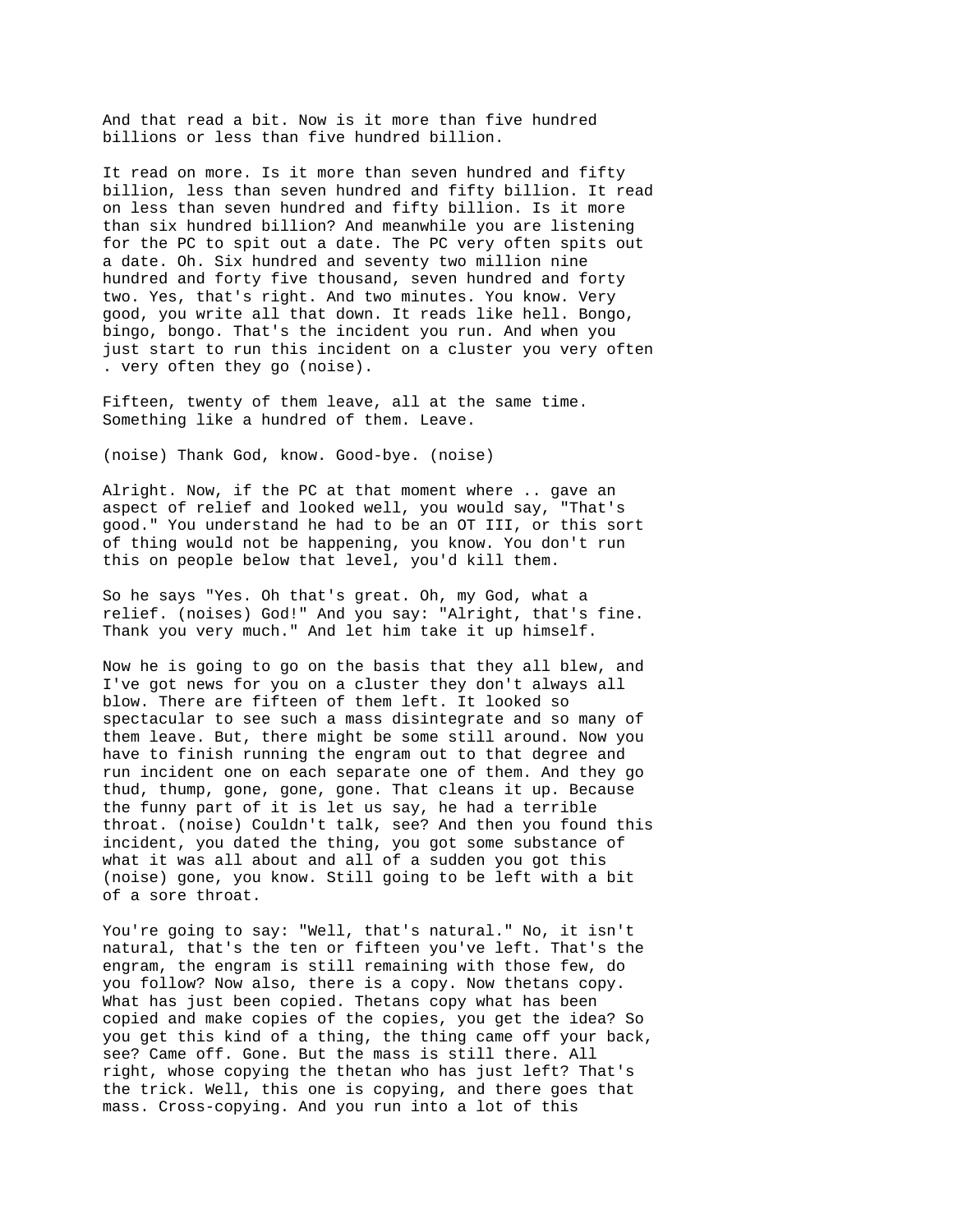cross-copying, and so on as you try to run this stuff - got it?

But for the purposes of an assist, the (noise) "Good-bye Joe, see you later." That's good enough boy. You don't push your luck. That's good, get on with it some day. Let him recover.

Let him get his breathe. And then hit it later. But you normally have these characters coming back saying how it didn't all go away. Well of course it didn't all go away. Not all the cluster left (= went away). Now the engram wasn't erased. There is a basic on the engram. There is a whole chain that hasn't been gone down, do you follow? You didn't finish the job. All it was was an assist. You got it?

So what happens when this fellow all of a sudden starts spinning, and he says: "There is an opera singer standing right in front of my face, and she is going round and round and round and round and round and I don't know understand it and I don't understand it, and, oh, my God, my God. (noise)" There goes the fever again, you know? What is all this? Same procedure. You try and get in the Ruds. Do it to the degree you can. Make a little assessment of what this thing might be. Then you date it. 'Cause it's going to be some sort of an incident. And when you date it, if it comes up that the key dates of incident two, which is of course seventy four million plus. It's almost seventy five, million. Almost in PT peculiar to this planet. (If) it came up with about four quadrillion, it's incident one. They are that far apart.

That's peculiar to all the thetans of the universe, they all got that. So of course it tends to make them cluster. That is why they blow up, and go park, and everything works out, when you hit so called incident one.

All right. It comes under the heading of an assist. And you cool it off to a point where you can leave it and he can bear it, and that is it. And then he lives to be audited another day. You got it? Those are all assists. Now it isn't a proper session, because you didn't fly the Ruds for a major action. You didn't fly the Ruds for contact assist. You didn't fly the Ruds for a touch assist.

You didn't fly the Ruds for this assessment. You can, by the way, make an assessment after the assessment. You can make an assessment for what it is and then you can make a little assessment and write down asking the PC questions. "Well what's the content of it?" "I don't know. I don't know." "Well just tell me something. Is it a accident. Is it a shock of some sort? Is it a ... " And then he is liable to volunteer one or two items and you sort of put that. It is not a one item list you see. It will work out sort of like that. Because it is usually just one thing. But you are not trying to list and null this thing. You are just asking the question. You are writing it down to compare the reads. Do you follow? And if he runs out of it, you can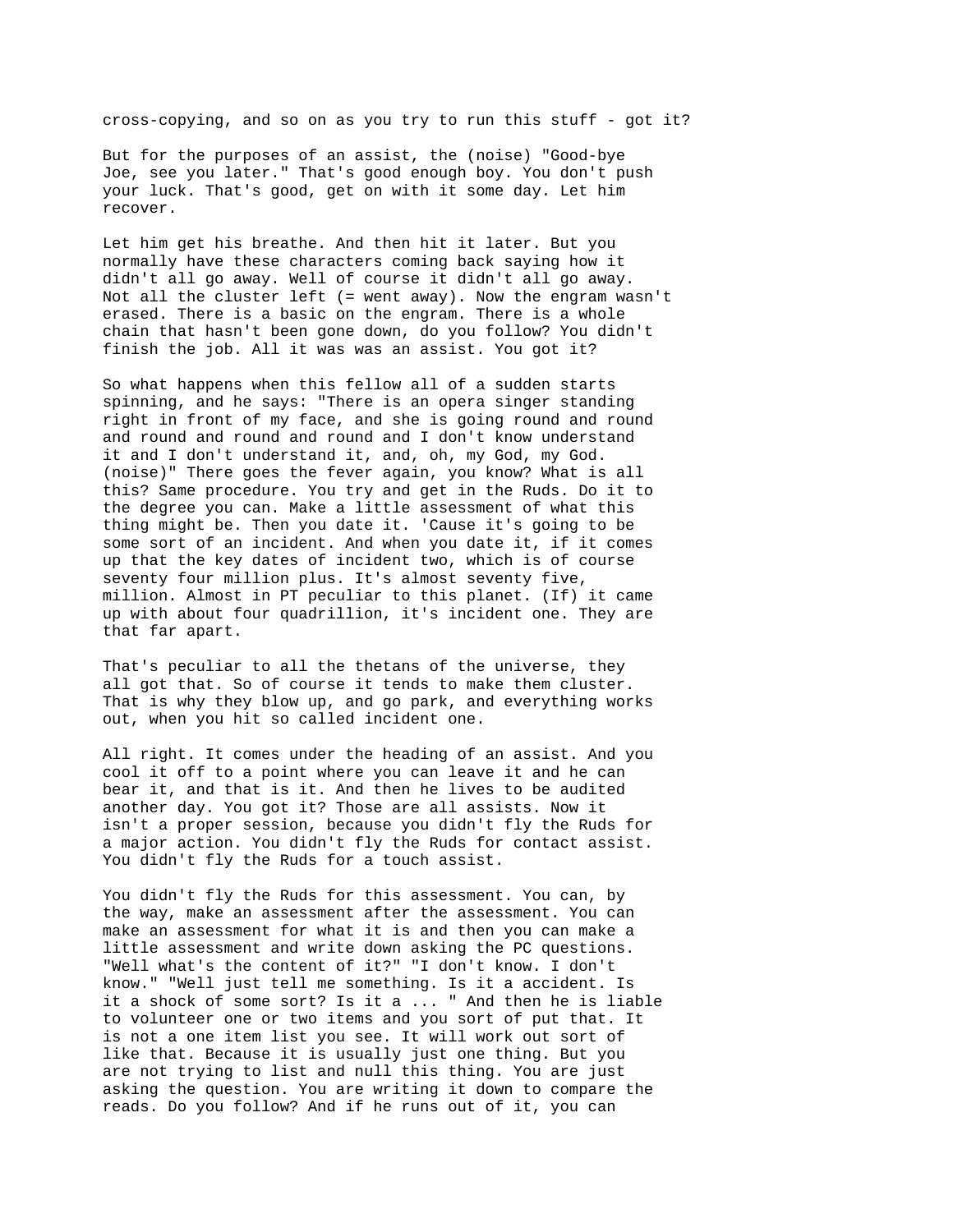furnish a couple yourself, because he's not so .. violates like hell putting an item on the PCs list, so it isn't really a listing and nulling action. Do you understand? It is just trying to find some information.

So, it is an assist. It isn't really a proper session. But you must in all cases carry on an assist with the discipline of the auditor. Don't force the PC. He persuasive. He gentle. Keep your TRs in. Do the actions which you can do within the limits of the session. Do you understand that? You are going to run into this character who starts going round and round and round and they say: "They say the helicopters going to crash. It's going to crash." And you are looking for a helicopter accident. What the hell. It's R6, boy, and nothing else. I don't know. I think it is for about a day or two, it takes this helicopter to crash in R6. There is no helicopter there.

The guy is frozen in alcohol and glycol. Sitting in a block, being given a big three D (dimension) Cecil B. De Mills special motion picture.

Now the consistency of this you should understand. Incident one is simply incident one. A person can have himself more than incident one ... more than one incident one. A person himself can have administered some incident ones. There can be an overt incident one. It is a relatively simple implant. But it is quite effective, in lousing people up. Because it interrupted them from creating what they would have been creating. And took away what mock ups they did have, and it stopped their cycle, and it put some thing there that was unwanted, so when they tried to create they created it. Because it fixed their attention by process ... by protest.

All right. For this planet. For this confederacy and the twenty-one adjacent stars and it's seventy six planets, the incident two, it is a very long, involved and complex incident. It's about thirty six days. It starts out normally with a capture. Some kind or another, capture. And don't think of yourself ... I'm trying to run a capture ... of having been airy-fairying around in the air and somebody something or other and got you down with a net and all that balderdash, because people at that particular time and place were walking around in clothes which looked very remarkably like the clothes they wear this very minute. And the cars they drove looked exactly the same, and the trains they ran looked the same, and the boats they had looked the same. Circa 1950, 1960.

This civilization has simply copied R6 one hundred percent because they were told to. And they walked down streets that looked like these streets, and lived in houses that looked like these houses, and so on. That's, what the hell .. And there was quite a bit of huffle fluffle and upset and so on before R6 took place. What it was was the loyal officers were the body, the elective body, and they called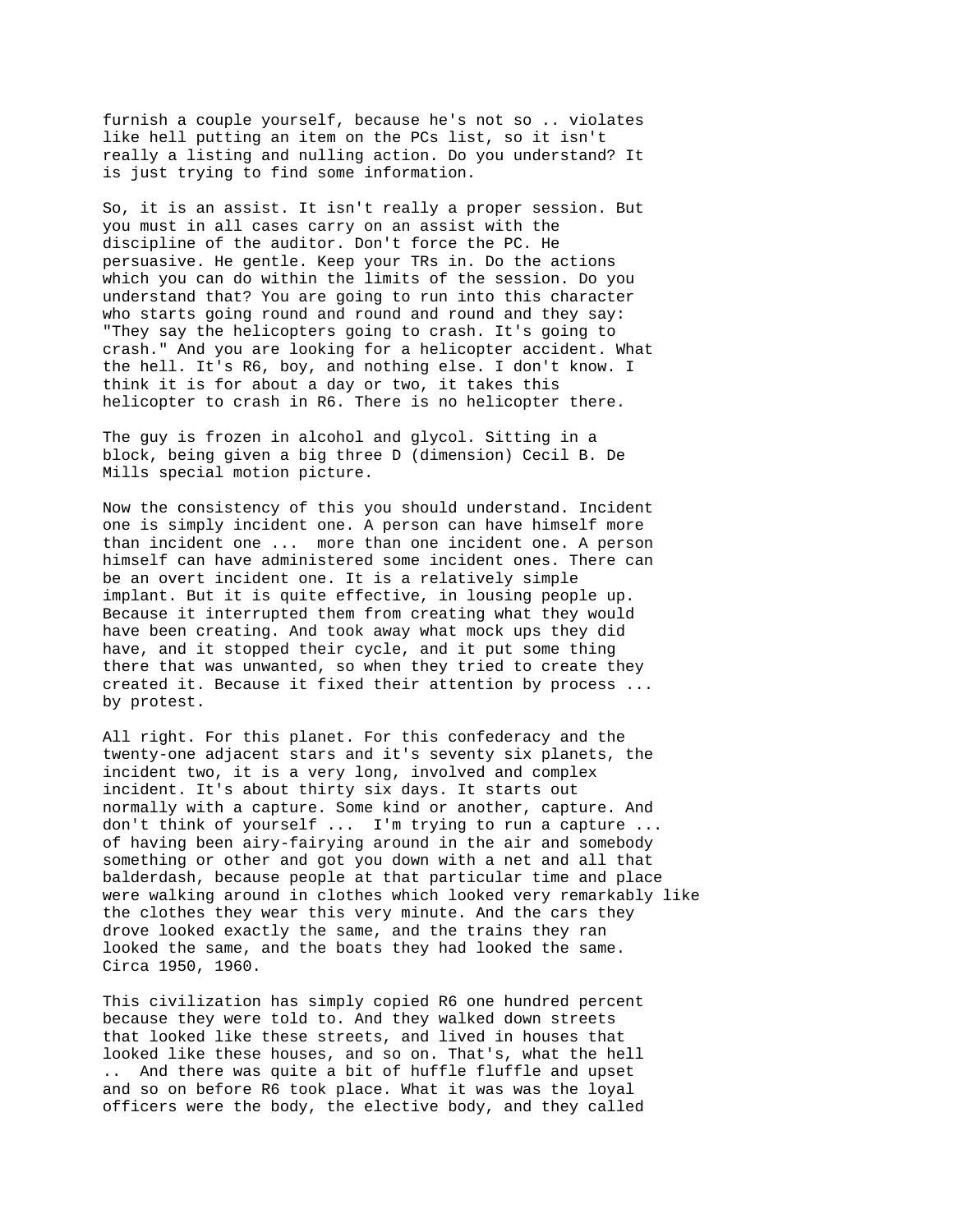them the loyal officers and they were there to protect the populations and so forth. And they had elected a fellow by the name of Xemu to the supreme ruler. And they were about to unelect him. And he took the last moments he had in office to really goof the floof.

[Sound of pencil dropping] Yes, I don't blame you for dropping something. And he took these last moments to really upset it.

He of course had several key birds who were close to him. He was a suppressive to end all suppressives. He got these administrators and so on and heads of planets in various positions and places. He picked off all the cowboys in the white hats, and he got rid of them first fast, and then troops, not knowing what the hell they were doing, but fed all kinds of false orders, were fed in against the population to pick them up, one after the other, tat-a tat-tat-atat-tat-a-tat.

One of the mechanisms they used was to tell them to come in for an income tax investigation.

And the United States just copies income tax. It's just R6. They are a bunch of dramatizing psychotics, these guys. So in they went, and the troops started slaughtering them, and then the troops of course were ordered out to get hold of certain bodies of renegade troops which were ordered to get certain bodies of bad troops and they shot each other up and implanted each other and wiped it out. They were making billiard balls out of these places. They were imported.

They were actually ... The trick was to shoot somebody, disable somebody, very often a needle into a lung, and at the same time to hit him with frozen alcohol and glycol, which preparation is guaranteed to pick up a thetan. All they had to do was pick him up and put him into a refrigerator, and they had him boy. Because if he tried to exteriorize from the body, there he was frozen. And they threw him into collection points. Boxed them up in boxes, threw them into space planes which are the exact copies - DC8's, the DC8 aeroplane is the exact copy of the space plane of that day. No difference. Except the DC8 had fans, propellers on it and the space plane didn't.

And they threw them into refrigerated units. And so on. And in view of the fact that Einstein was absolutely right. Man can't go faster than the speed of sound .. speed of light. Which is a bunch of balderdash. The length of time from the planet Coltus to the planet Teegeeack, which is the name of this planet, was nine weeks, and you'll see that it is many light years. Coitus is one of the planets, and is to this day one of the planets of the North Star. Polaris. And people were ferried in here by the billions and the billions and the billions and they were ferried in here with boxes. And they were put in boxes and they were stacked around. And the people who were on this planet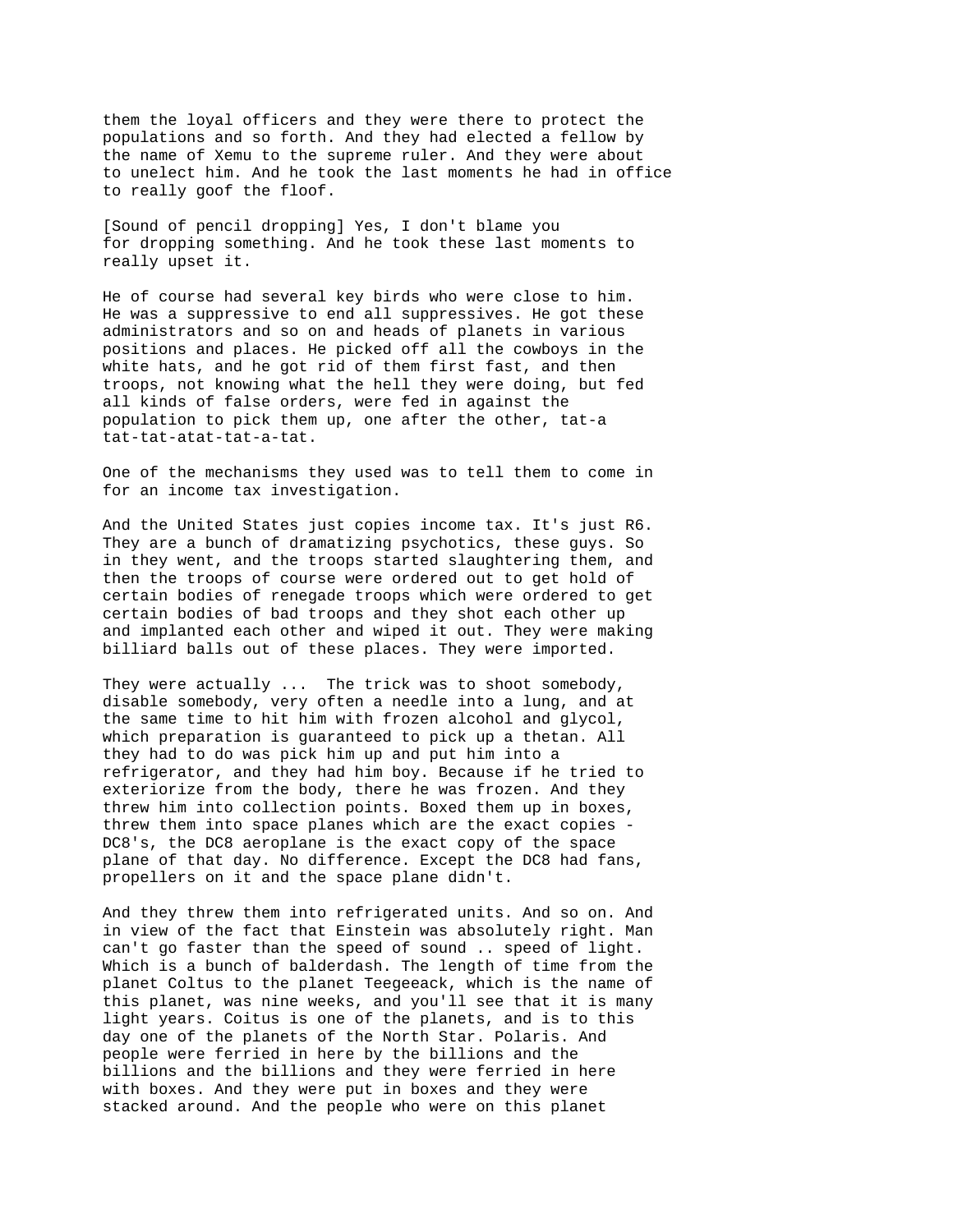already just caught it in the teeth. They weren't bothered . no body bothered to pick them up. They just shot their administrators from guns, and shot their control points out and they took these people in boxes and so forth and they dumped them and then they set off hydrogen bombs on the top of each primary volcano there is on this particular planet and when they blew up it blew the thetans into the air and after the bomb an electronic ribbon, which also was a type of standing wave was erected over the area. The tremendous winds of the planet blew every thetan there was straight into those particular vacuum zones which had been created. These were brought down, packed up, and put in front of a projection machine which with sound and color pictures first gave them the implant which you know as Clearing Course and then a whole track implant which you know as OT II.

After this, however, up about a .. the remainder of the thirty six days, which is the bulk of them is taken up with a three-D, super colossal motion picture, which has to do with God, the devil, space opera, etcetera, they go five pictures to five words. And we have the full record of what it is, and it goes on for about thirty six days and then these poor bastards were let wander out .. pardon me . they were then boxed up again and the boxes were mixed so that .. there were two assembly areas, one was Las Palmas and the other was Hawaii. And in these two assembly area they took samples from each volcano area put it in little boxes. And they had an assembly line. And in Las Palmas it runs down the main street of Las Palmas. You get more damned accidents on that main street than you can shake a stick at. One of our captains was feeling rather queasy until I told her: "Well, the old assembly line of R6 is just twenty five feet from you as you lie here on the slipway". That blew the charge.

The entirety of Roman Catholicism, the devil, all that sort of thing, that is all part of R6.

Practically anything you can think of. All modern theaters in actual fact are built with the exact symbols shown for them in R6. They even have the symbol on the boxes on the side of the theater. They preserve those to this day, it's so indelible. They are not quite right, but they still know that there is supposed to be a design on those boxes at the side of the audience to the left and right, and so on. There is supposed to be a certain gold .. gilt design over there and they still put it there.

And in the thing there are about four or five assignments of who did it. There are about four or five different things that might have done it. It is blamed on one of these things that time an another thing that time, and so on, so at to get people very confused as to what was the true cause of the entire thing. After they were packaged up they were blown off into space and let 'em go to hell. These planets averaged one seven eight billion human beings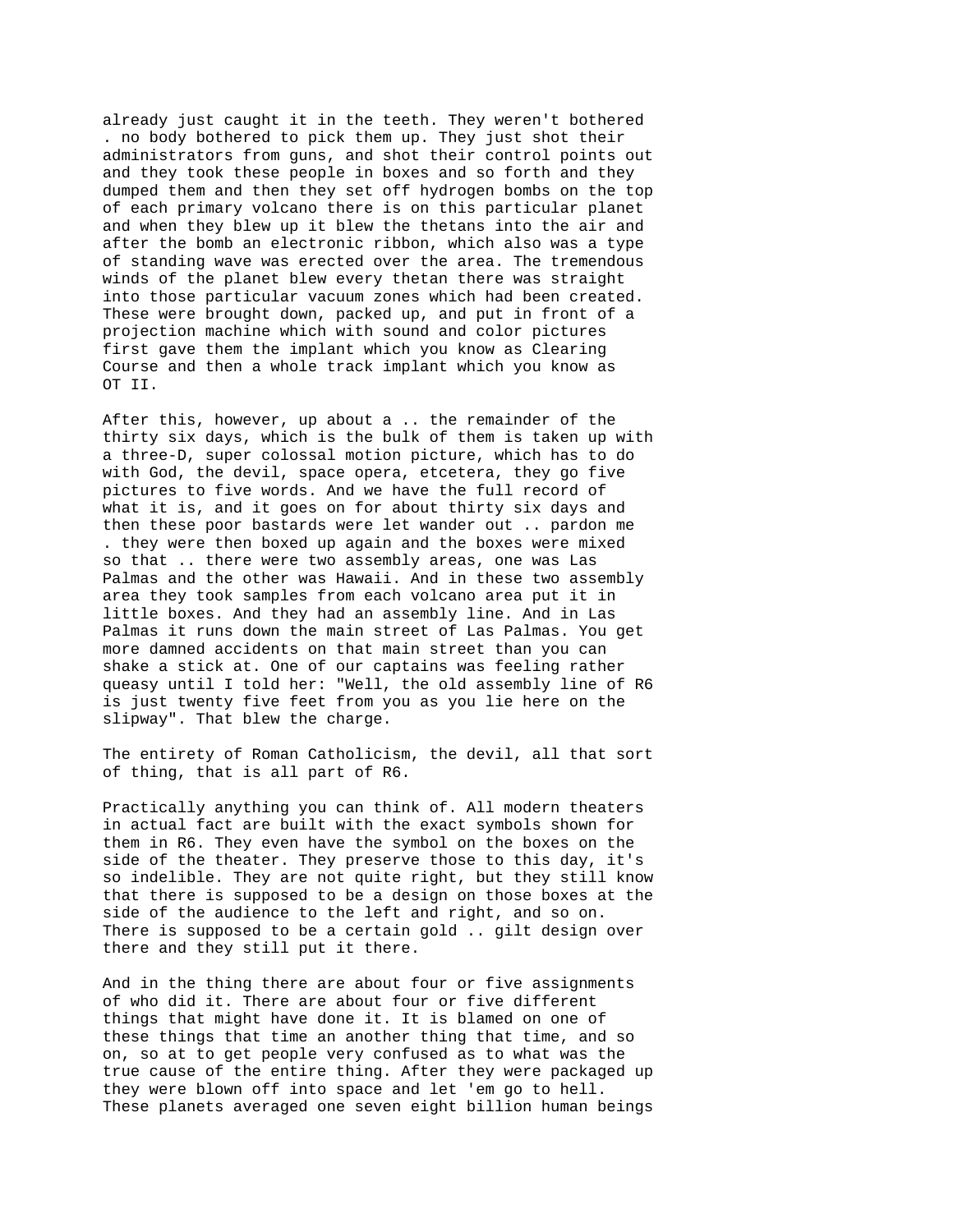per planet.

One hundred and seventy eight billion. There were two hundred and fifty billion on this planet.

The name of this planet was Teegeeak and this is known as the bomb place and this is the evil place. This is the place where they all got smashed. You wonder today where you see large areas of where there is alleged volcanic action has been, those are R6 explosions, the remains of them. If you go down through many layers of civilizations archaeologically you come to green glass.

Now to get rid of the whole damn thing it is only necessary to run incident one really, in most cases, which runs out the whole track because the fellow realizes he is mocking it up. And he knocks it off and that is that.

But incident two has a volcanic explosion, which follows the actual explosion as its picture, and it's very tricked - very tricked up. So that you actually .. a bunch of thetans and they get bombed. That is one of the .. it's wild, that is one of the explosions that is shown, and there are several explosions shown in sequence. So actually what happened was, that there was the real explosion, which was the guy was boxed up in a box, or he is walking around, or some of the loyal officers that were caught here and so on were chained on the top of buildings, and so on, so when the bomb hit, why they would be flicked of into the fantastic hundreds of miles an hour, thousands of miles an hour winds of a gross, complete atomic explosion all over the planet. And they were whirled in these terrific winds and so on. Everybody on the planet was killed, and about three days afterwards is actually when the implanters started operating. They had it all rigged to operate and then to make a long story short you can easily get into one of the false explosions. As the fairy queen, the fairy palace. It is supposed to be a fairy palace, and dive down to save somebody because there has been an explosion, and that's all phony. So there is false start after false start after false start to the incident. What this is really designed to do is to make the individual cease and desist from creation and to knock out overpopulation.

This is one of the big ideas they had, that they just did all this, then they would get rid of all overpopulation.

The target of it is the second dynamic. So it is full of second dynamic suppressions. For instance you find people who are totally obsessed with sex with children. Well that is taught in R6. They were nice guys. Anyway, to make a long story short there is even a motion picture studio in it. The even give the writers and so forth of the thing. They had several tricks that they used they can make a full figure appear in the room which looks totally solid and totally three-D to the person. They are just tricks. Just nothing. We know so much more about the mind than the R6er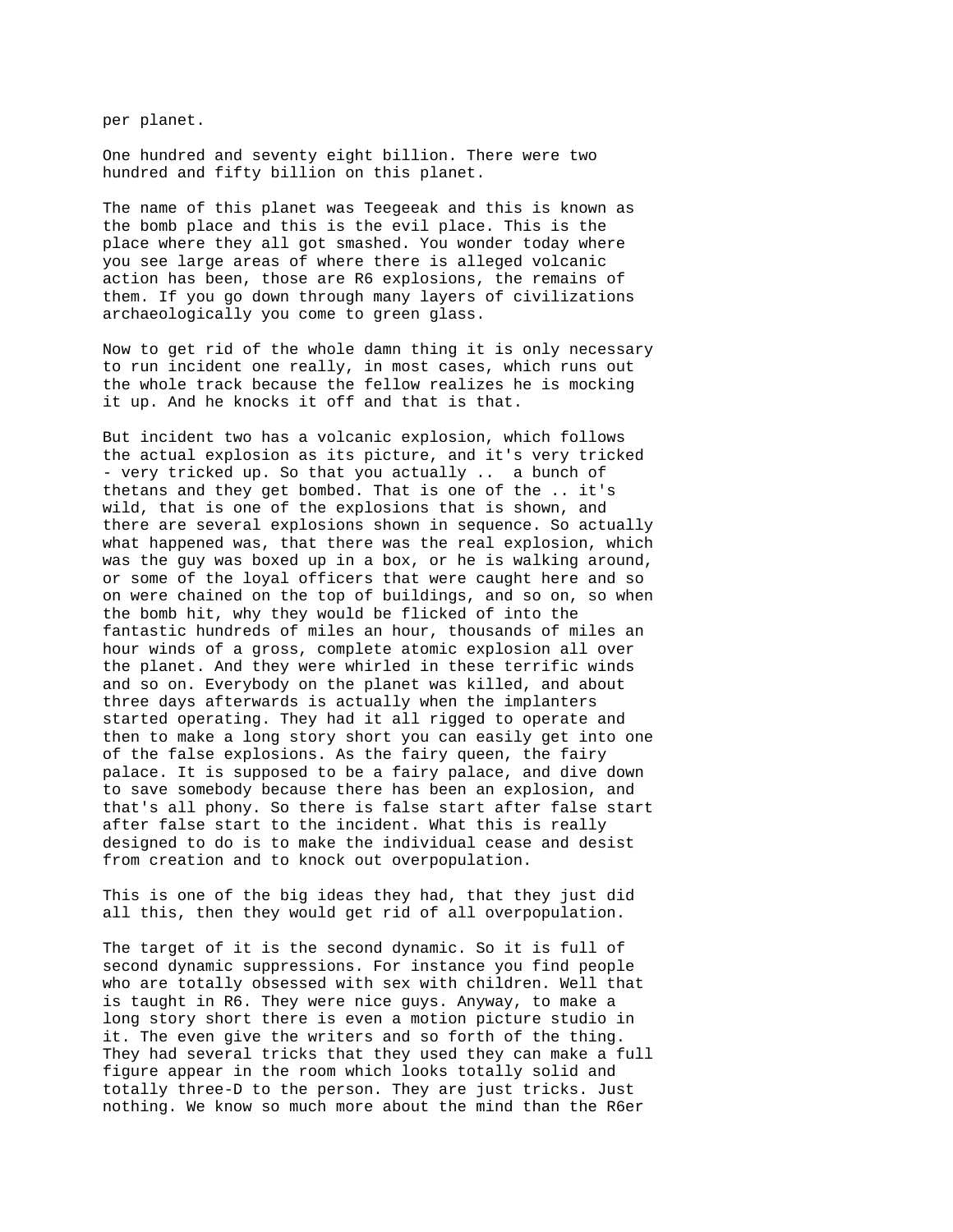that there is no comparison.

Now, the net result of all of this was to make a seventy five million year vacuum, as far as this part of the universe is concerned. You wonder why don't ... if there are saucers around, why don't they land on this planet. This planet traditionally, traditionally, over the various zones and areas has an evil reputation. Mutineers and deserters and that sort of thing are often dumped on this planet. They often come here in refuge because they know nobody is going to come after them.

This planet is the planet of the evil repute. This sector of the universe has a very evil repute.

Now, all the data which you have ... That was seventy four, plus, plus, plus, billion years ago, almost seventy five. And this catastrophe overcame this confederation, and it has made a very unsavory part of the universe, to say the least. About, well relatively, almost modern times .. twenty million years ago, something like that, somebody started up a body line on the planet. It's gradually worked through various areas of barbarism and once more R6 tailor made it to be nothing but a cave man civilization. But nevertheless they moved up the line and they moved up towards the dramatization of R6, and that is what man calls progress. They have managed to make things, this way and that way, the technology is rather pathetic. But they have moved up the line until there is some possibility of establishing communication with regard to the activity. The fate of the R6er .. you will have many a PC will say: "Oh, my God, they are after me. Well (noises)."

Sure fixed up an area. They fixed up an implant that there .. people are taught carefully that any man who tries to save the world must be killed. he must be mobbed and hanged. Any man who tries to save the world. So I of course, shifted our valence over to a more optimum R6 valence. The whole population of the planet responds like a clock to R6 symbols. They respond to nothing else. They do not respond to reason. They only respond to R6 symbols. So you occupy the wrong symbol and people begin to think of you as a person who is going to save the planet, then one and all are more or less under orders to slaughter you.

Well, they booby trapped it. They booby trapped it very badly. The Roman Catholic Church, somewhere along the line, through watching the dramatizations of people, picked up some little fragments of R6, and they make it look like it's continued forward into present time, but the truth of the matter is that the loyal officers were not all killed. Xemu missed. And they were not all killed. Not by a long way. Although the civilization was battered it still had weapons, it still had transport, it still had some semblance of organization and the loyal officers who were at remote bases, who were airborne at the time, who somehow or another on other planets were not effected, suddenly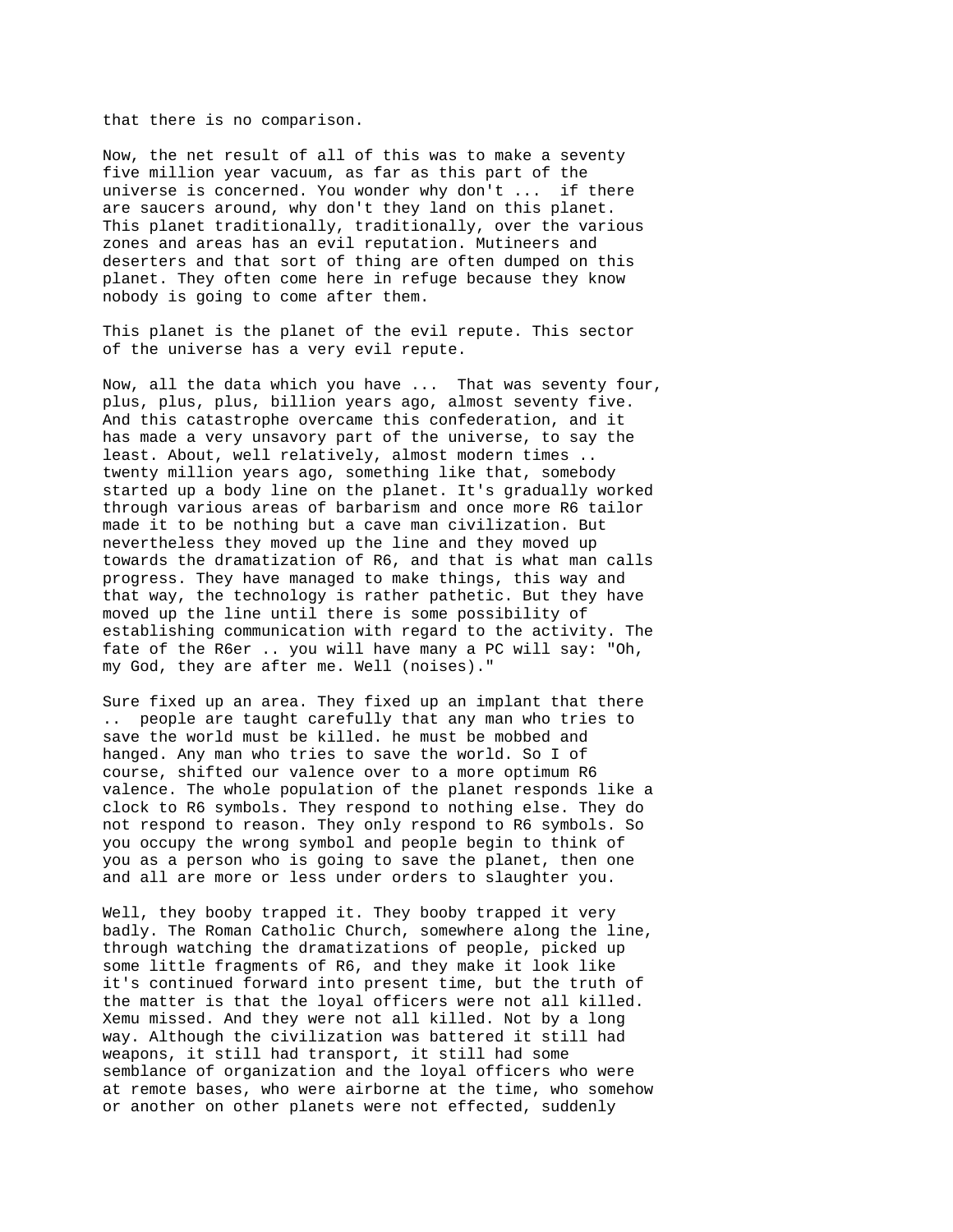turned around right after this great catastrophe, and the administrators and renegades which Xemu had brought in were not very effective, and a fire fight ensued which put the finishing touches on the galactic confederation. The towns that were left and so on were just battered into ruins, were you had the renegades that had been hired and so on, and the administrators that had been loyal to Xemu were still trying to hold out. Within a year he was in a ... under arrest, and within six years the lot had been wiped out. The loyal officers were triumphant. Xemu was put with several of his cohorts in the center of a mountain which is still on one of these planets, and in a wire cage which is charged with an eternal battery. He is not likely ever to get out.

And the loyal officers looked around and there was not anything left. And of course nobody could manufacture this, or that or the other thing, and what people there were left, they could not obtain any supplies and they couldn't maintain the civilization and what little was left that wasn't battered to pieces simply went by the boards and vanished from history. There is a base on this planet, and it is so shredded away as to be hardly recognizable.

Whenever, then, anybody tries to do anything about this he is apt to get a flashback. So you must not go around talking about being the people who are going to save the planet. You are the people the planet obeys. You are the people who own the planet. You are not the people who are going to save the planet. And, thereby, you will save it.

Now I could give you much of the symbolism and so on which goes along with this but you find it recorded. This, of course, man responds to an exploding volcano (Ron shows a DMSMH book front cover, which is an exploding volcano). He responds to that. He understands that. It doesn't restimulate him because he's not up to being restimulated, he just knows that that's all right. In R6 everybody is shown crucified. So is the psychiatrist shown crucified, although the psychiatrist is a dominant character and that's how he gets away with what he gets away with.

He electric shocks people. The medical doctor is not really represented in R6. It is only the surgeon. The surgeon is shown cutting bodies to pieces. That's the right thing to do. Actually he shreds a body down to just raw meat down to a skeleton and the skeleton is in agony and then it too is chopped up. Anyway, every man is then shown to have been crucified, so don't think that it's an accident that this crucifixion .. they found out that this applied. Somebody, somewhere on this planet, back about six hundred BC, found some piece of R6. And I don t know how they found it either by watching mad men or something but since that time they have used it and it became what is known as Christianity.

The man on the cross. There was no Christ but the man on the cross is shown as every man so of course each person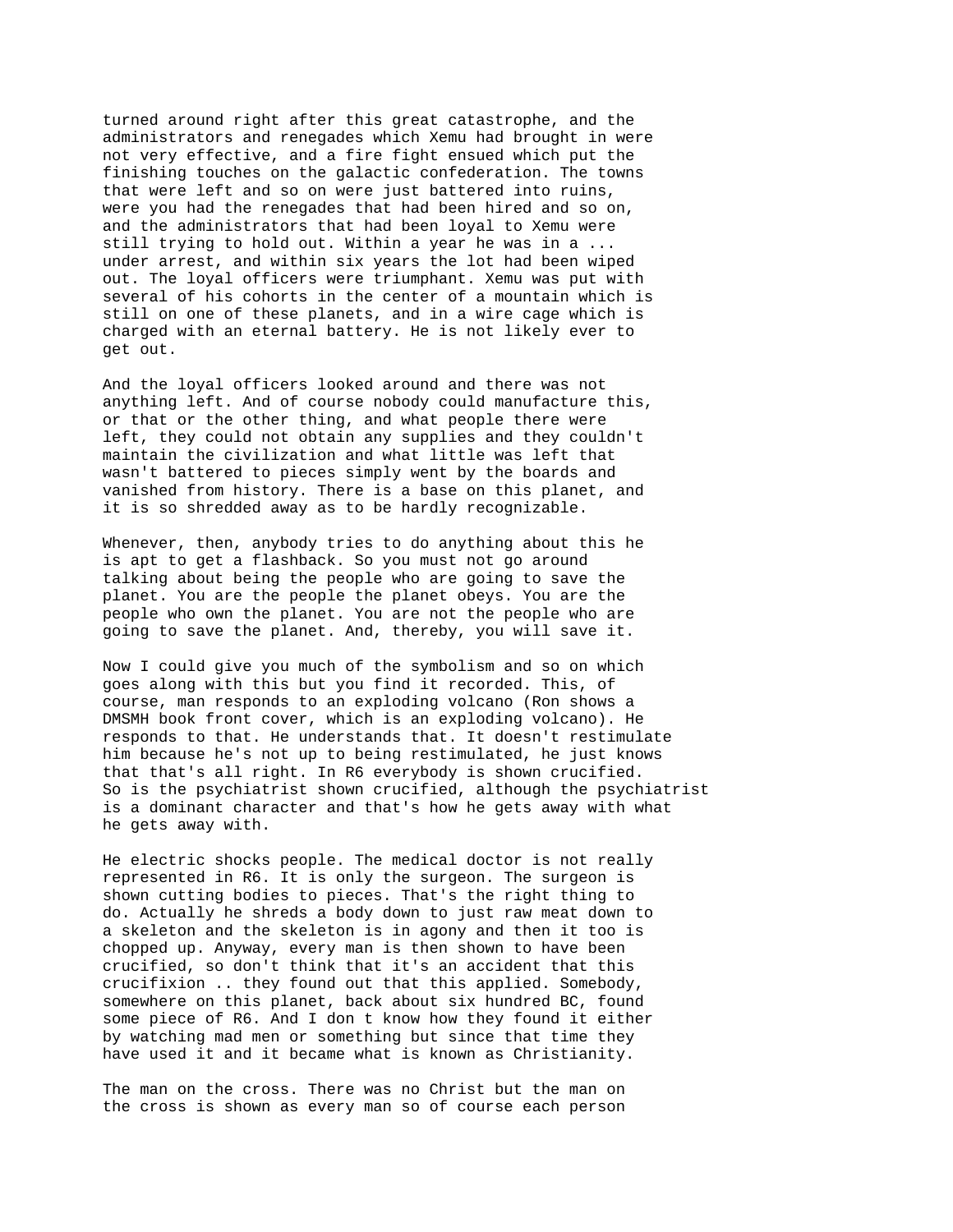seeing a crucified man has an immediate feeling of sympathy for this man. Therefore you get many PCs who say they are Christ. Now there are two reasons for that. One is the Roman Empire was prone to crucify people. So a person can have been crucified. But in R6 he is shown as crucified. There are certain things which make people ill and that is when they get into certain zones and areas or positions which approximate the R6 position such as a body lying in the rain with a rat below the cross. Guaranteed to give people colds and so forth. So they have colds from rain. Yet they take baths and get wet and don t get colds. When they get cold it restimulates frozen alcohol and glycol as a mix and therefore they get into a dramatization. So the sickness is very closely tied in with R6. Quite in addition to that one of the volcanoes - Japan on its explosion gave a certain definite implant that tells people when and how to be sick. They are supposed to be sick at five they are supposed to be sick at ten they are supposed to be sick at four. Up to fifty the change of life that men get and women get and so on. It s all dictated in this sickness implant. People are supposed to get sick.

Also a body was only supposed to live seventy years which is a bunch of balderdash. Hefore R6 and so forth they lived on and on and on and on and on there was no such thing as this.

They taught people death. They taught them amnesia. These various things they all come from this zone and area.

Now that is peculiar and lonely to this planet and to this confederation. There have been other implants of various kinds and sizes but this is probably one of the longest most violent and wildest implants in this sector of the universe. Now to get an edge in in this particular area and blow this up as a mass engram and so forth is quite a trick and we are involved in doing just that. No universe is safe where people are smashed that badly.

It becomes the business of any thetan. Because the universe in which he lives as long as it contains a cancerous area such as this whole confederation and so on is not a universe in which one can really freely move. Simple. So the project is open and shut and as I point out to you, once again, the truth of the matter it that it is more the business of the inhabitants of this planet than it is mine.

Now where we are making headway, we are making headway and we must go right on making headway, because we might not ever get another chance. The dramatization of exploding a bomb is contained in R6, so sooner or later someone is going to smoke this planet into a cocked hat. That is why I have talked occasionally about having to get there, with the most.

Now realize when you are auditing a PC, for God sakes, that you are auditing against this background. You are auditing against the background of tailor made sickness. Auditing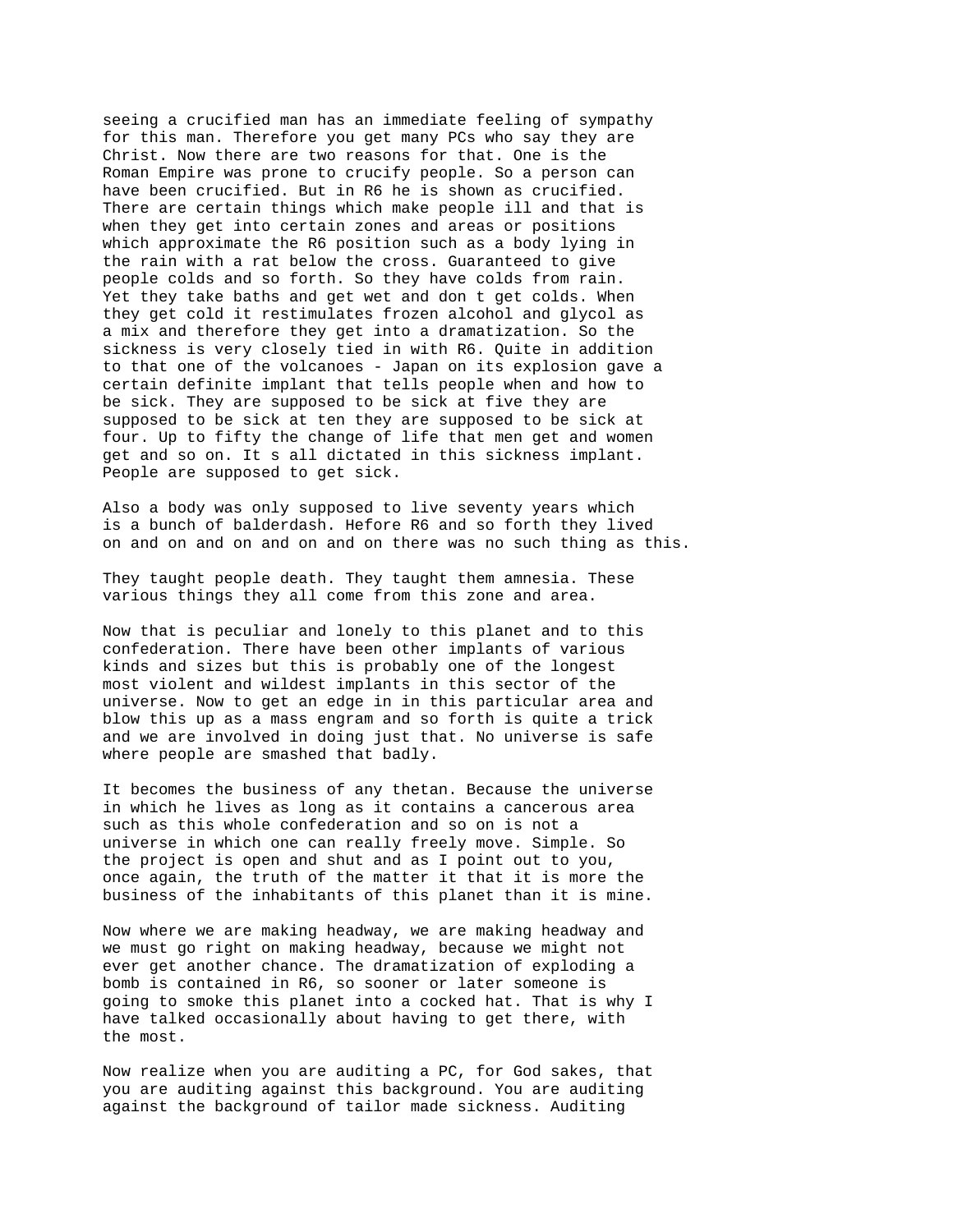against a background of this, of that, of the other thing. Now the grades take one very smoothly up this line. But you are auditing basically a sick PC. Why? He's an earth man. So, what do you do? Standard tech. Follow the line. Go right on up the groove. Because these are the things which stand in the road of any thetan. Not just the people of this planet. But three happens in other zones and places. Something blows up, and five or six thetans who are in the railroad car together, or the space wagon, and after that think of themselves as just one thetan and get all smashed together and stay that way for a while. Somebody kills another body, in a dual, and the owner of the second body is so revengeful that he promptly jumps on the first guy and this guy is now a duel being, who sort of hates himself.

A thetan goes mad at exactly that point in his career when he begins to stop things. So you can always find the point where somebody has gone round the bend. So therefore the button stop is very important to remember in running incident one and incident two. Very important. Because it will be the point where .. which makes and breaks his sanity. You get the button stop in and the incident starts to run. Well why is stop so important? Because it stops the incident, any incident.

Don't think that's all there is to the track of incident one and incident two, but these oddly enough take the puzzle apart. There are so certain other things, and I forbear actually to tell you too much about these things, because you will at once go out and try to find them on PCs, if you don't watch it.

But there is the incident called the obscene dog, that is just a little bit later than incident one and sometimes actually by running it, why you can get the PC into incident one. The obscene dog ... this is sort of a brass dog in a sitting position and anybody who got around to the front of the dog got caught in some electronic current and passed through the dog to the dogs rear end and spat out. Thetans didn't like this. So there are very often trick incidents of one kind or another and they could vary from being to being, but not everybody has an obscene dog, and incident one lies ahead of it anyhow.

But there are these incidents. Now I have given you the length and breadth of what you are working with, with regard to this planet. And when I tell you that an individual is liable to have an assist, I am talking against what he is liable to be manifesting when he needs one. He's most likely to be in two. The odds are way in favor of his being two or he's most likely to be the victim of a cluster, but these are merely most likely. You still go through the whole process, you don't just immediately just hang this round his head because it might be an odd case that is wrong. Do you see?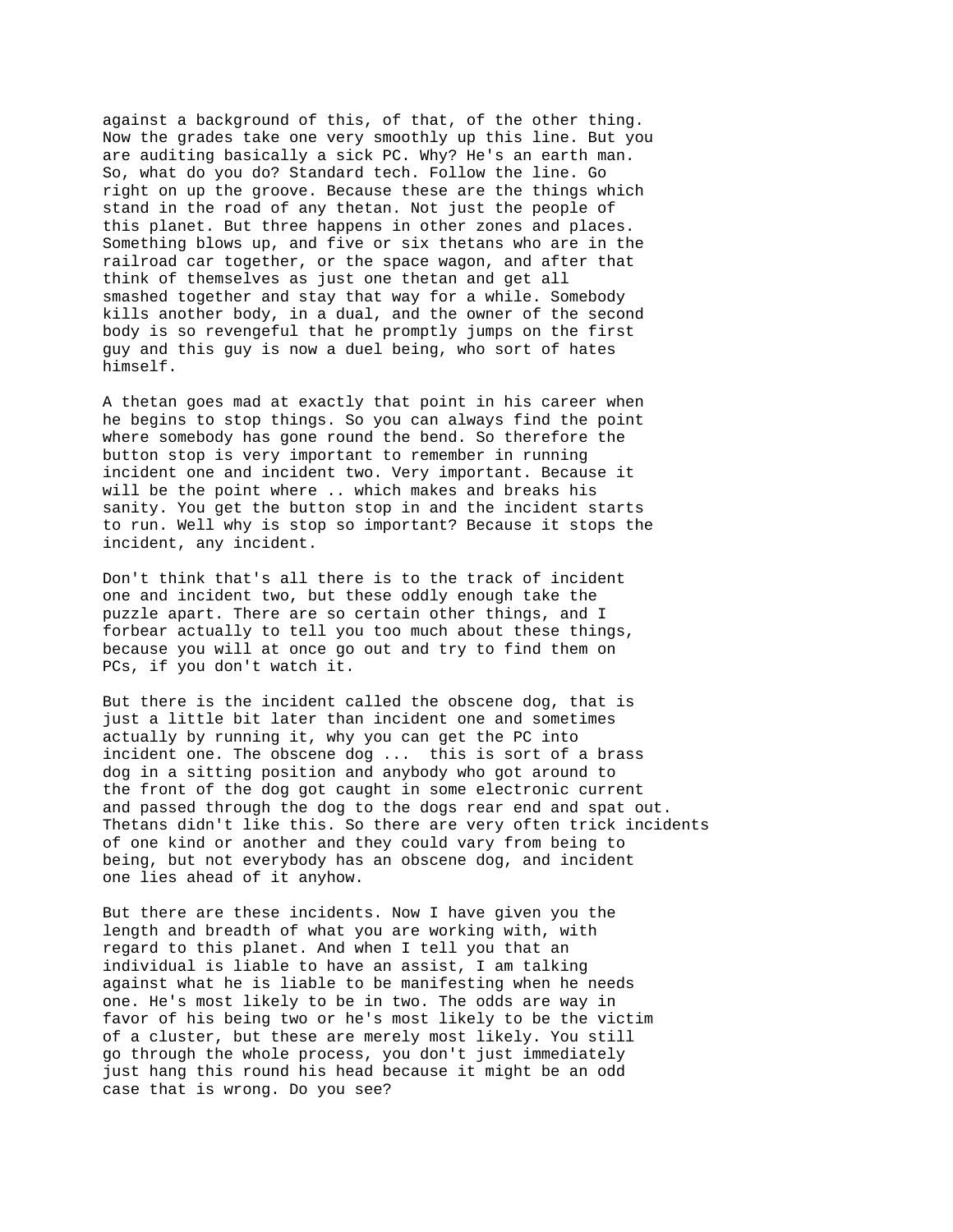Now if your PC were to suddenly start to spin when he was doing three, he has audited an incident one on one thetan, and started an incident two on another one, who hasn't had his incident one run. If you can get to him in time you have the second thetan run back to the incident one and run it. In other words the PC makes a mistake. Then PC idea from solo auditing and so on .. there ideas (of) running body thetans are some of the damnedest things I have ever heard of. Pardon me, I'll amend the statement. They are some of the goddamnedst statements I have ever heard of. They are weird, weird. How the hell can they dream up these things. There was somebody the other day we found, who was putting in a R factor, and he was going through the entirety of model session and so forth. I suppose the guy who has trouble running another thetan at that proximity, probably not very horsepowered or something of the sort. Well all I ever did with a body thetan was just think got to the (noise) - think -( noise) - go through it and get your stop off zzzzooooom. "Hey, that's mine," he would say, "I'm leaving, good bye."

Now people very grossly underestimate the number of body thetans there are to run.

Tremendous underestimation. Many people are too frightened of body thetans. They all of a sudden say: "Ahhh! I will go and attest. Let's hope nobody finds out!" They cut their own throats, because the later OT sections are booby trapped. Now the exact way you take a person who has skimped on body thetans. He is still having a lot of trouble and so forth. He really didn't finish three, just went zoom and cut and ran; status happy or something - is you take the individual and you do a standard action for four. He says he's ... he says he's four. All right he says he's finished three. All right, we'll do it. Don't argue with this. Don't keep sending these people back on three don't keep sending them back on three. The hell with it. He says he's done his four. OK. If they found none and so forth it's sort of my contempt. The guys told me already that he is just solid in the head, you know? There is not such thing on this planet as a body thetan .. I mean a person who has no body thetans ... a body that doesn't have any body thetans, is just like trying to tell me that cows exist on the planet who have no heads.

The way you do it, give him the four run down, which you've no reason to go into at this moment. It's a very exact run down. It has variables that if the case is a very special case that hasn't gotten along to well, you run the valence shifter early, before you do rehabs, and you will get along much better. But if he has been running along fairly normally, a fairly normal TA, do the valence shifter after the line up. That's all that determines it. Case had a thick review folder, run the valence shifter early on the case. If he's not had any trouble, you run it after you have done all the rehabs. I mean it's as elementary as that. It doesn't matter which place you run it. But it does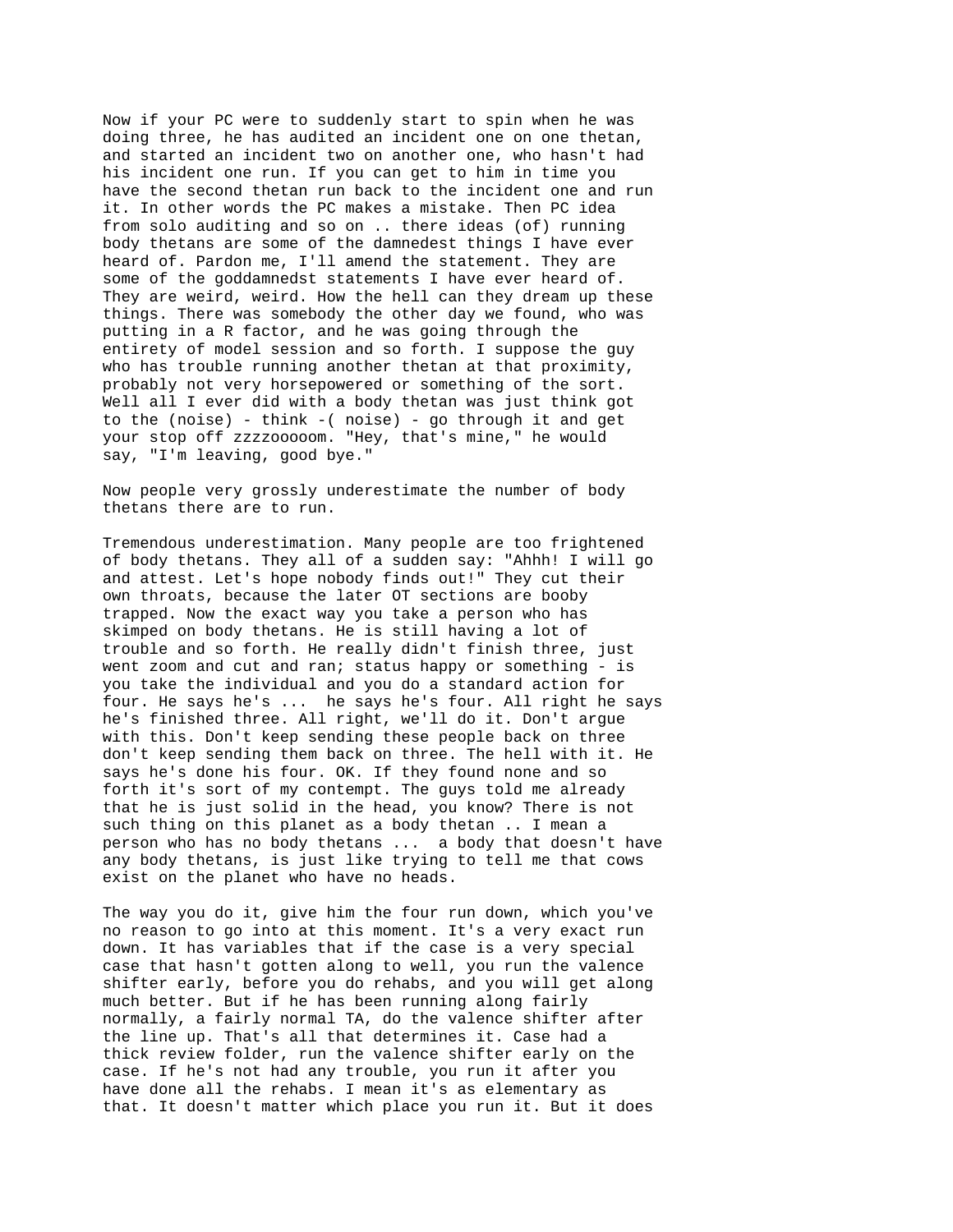matter that every time you do a valence shifter you must, I've found out, very definitely, you must do a confront. The individual goes into his own valence and he can't tolerate it. And if you don't also do a confront he's liable to practically spin on you in the next few days. Valence shifter is very powerful process.

So any way, that follows one, two. It's one of these things were you set away with it here or there and its alright, and you then you assume that it can be alright, but it turns out that the majority have to have confront also run and so it becomes a package. A valence shifter is always followed by confront.

Now. You do your standard four rundown, you get it fine. The guys feeling good. He's doing this and that, and so on, and now you just find any injury chain and you run it, particularly this lifetime, and you run it as an engram, standard engram running, just by the book, absolutely.

Take him down to the end. Deal with that engram or chain. no matter where it goes it will go earlier similar, and earlier similar, it will go eventually to a similar incident that will run.

You've run each one, you see but it didn't run out. And so you got an earlier similar incident.

You've got your date of it, your erasure, you know, just text book, completely textbook. Done deftly, swiftly. Down the line he goes, earlier, earlier, earlier. F/N! (whooee) "I sure feel good. I've never felt better." Well, what the hell have you done? You have picked up every area where he had a hell of an opportunity to get hit in the teeth by body thetans and where there might be a cluster. And you have shaken one or more body thetans loose. In doing this rundown don't be amazed to have a whole bunch of body thetans all of a sudden clear out.

Zoom, they are liable to go. But that isn't inevitable that this happens. It is just a little bonus.

Now, you have got it down and it goes F/N ... now you go find an incident one and you run it.

And let's try to find another incident one. And let's find another one and lets just drain this case of incidents ones. You get it let's run as many incident ones as we can. Well of course each incident one will go F/N, because it's on a different being. And all of a sudden you run out of incident ones. Starts overrun.

Now here is a screamy screwy one you can do. Overrun on three. Long fall, that reads. Go and attest. Oh, the auditor who could do something like this or the examiner who accepts something like this it a complete idiot. It isn't overrun on three. It means that one body thetan has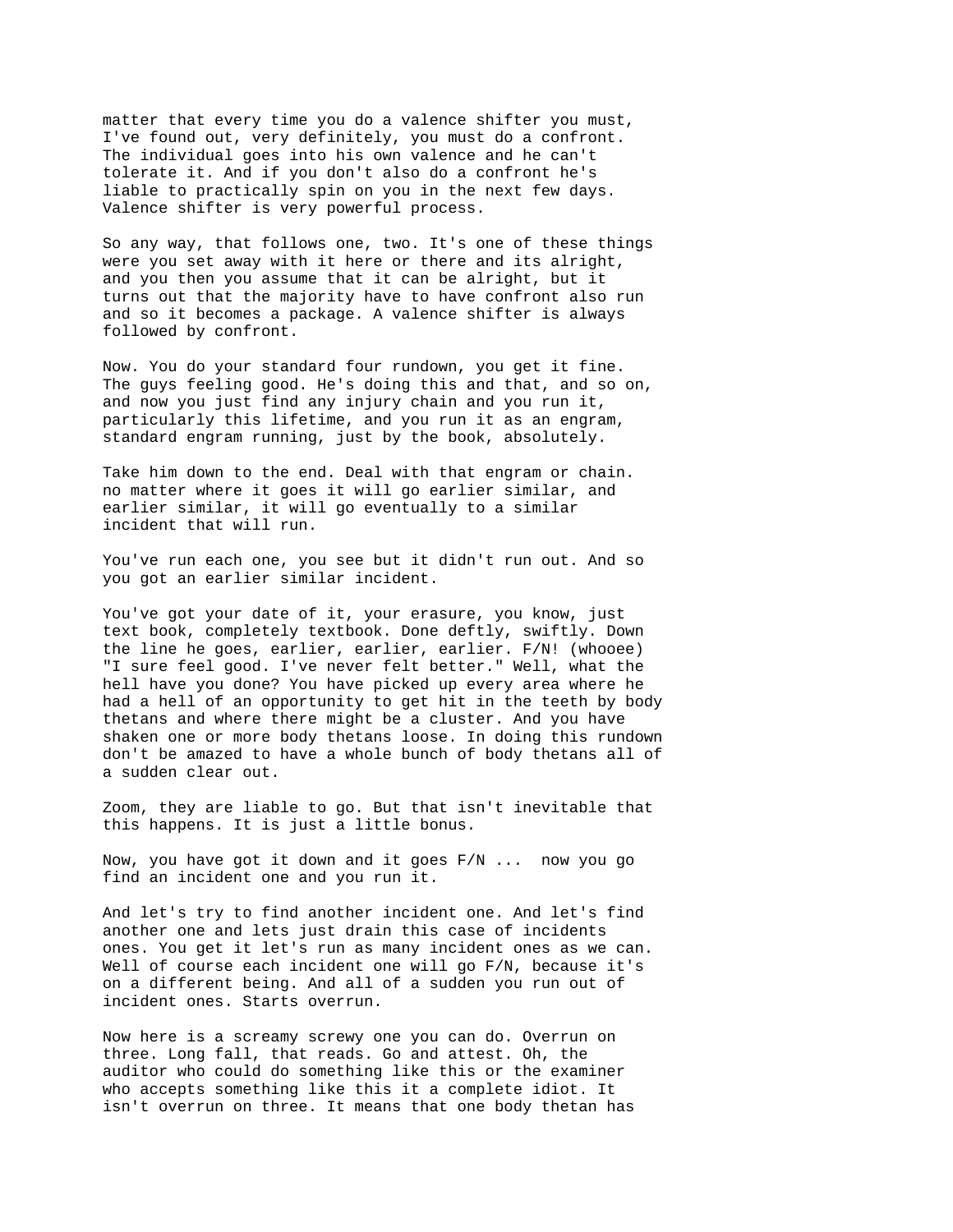been run one too many times or incorrectly run through incident one. So you rehab the one body thetan and he blows and the person is not now overrun on three. It's always the body thetan that is overrun .. Now the PC himself could run himself one too many times through the incident, and then having done so he would get an overrun on three. It would read. But you rehab his running incident one, and that does not mean he is all out of body thetans. He can find a body thetan, run incident one on it. Do you understand? So overrun on three is where you can lay an egg. You can lay a big egg as an auditor, because it means overrun on incident one or overrun on incident two, by a thetan, or the PC, and that is all it means. You can't overrun three.

Now, the next action, the next action, with regard to this sort of thing would naturally be something very complicated and clever, and on an examination I just gave you haven't yet got the exact mechanism of how an individual squirrels, and you better damn well get it. The individual has been audited non standardly, therefore he appears to be a strange beast on whom non standard ... on whom standard tech doesn't work. A person whose supposed to know how to audit has audited the person on standard tech and now the person has not resolved. So it's a wide open invitation to invent a technique. Invent something. Invent something strange. This individual is very peculiar indeed. He doesn't respond along this line. Now, what I am trying to teach you is, is that only happens where, that standard tech has been followed is a false report. It hasn't been followed. You go back over the case and you will find out that he had missed withholds, or he had PTPs, and it's blown down on auditing reports and every other damn thing. List, listed, lists a mile long, and so on, and then somebody is giving you a false report. The case has just been audited by standard tech, I mean so what. No! Standard tech has not been followed. That is what I am trying to teach you. There is no case that standard tech does not solve. There are people who say they have but haven't applied the standard action. And you look through the folder and you will find the evidence right in front of your eyes. I've got to teach you that, and I've told you about four times and you couldn't answer on an examination, so learn it now, please.

That is how squirreling begins. Do you understand? That is how an individual gets an invitation to squirel. It's the false report. "Oh, yes we ran a valence shifter, and we did this and we did that, and we did everything (noise)." Case is still going in there going (noise). Anybody told me anything like that the look of contempt they would get would be quite withering. There might even be a beam go with it. I would look through the auditing report and look over the PC and I would find out the case had been audited over ARC breaks. He is one of these seven special cases. He hasn't been assessed. I mean the guy, I mean the guy ... they did it all bonkers and backwards, while telling you they did it all the way that was supposed to be done.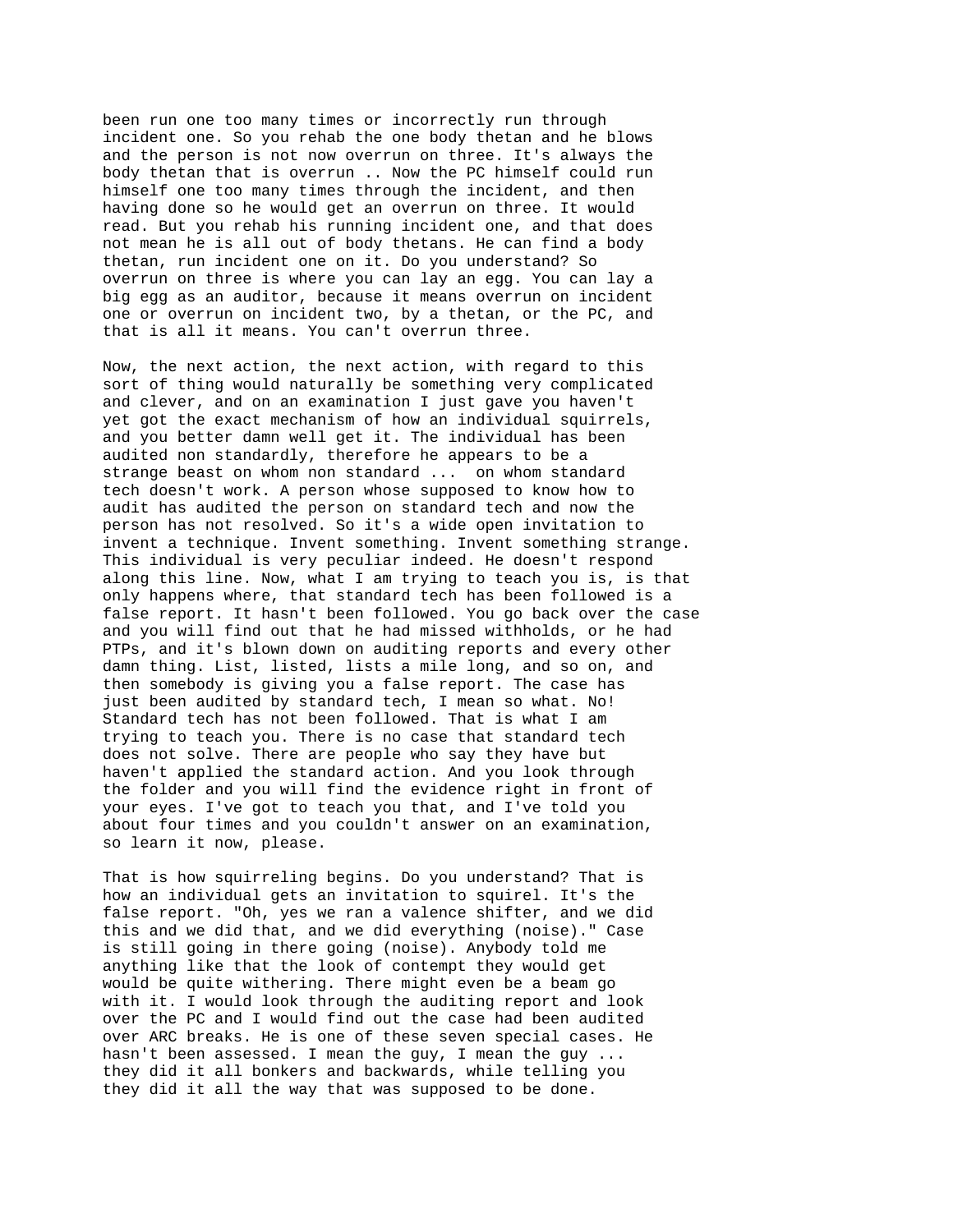And then you get an unusual case, and the way you solve the case is to do right what has been done wrong. That thing you've got to learn, because it is your only shield against the invitation to invent something new and strange. You understand? Well alright, will you get that down, because that's a very important point. That is how squirreling occurs. The case now is a strange case. Well the only thing that is wrong with him is that standard tech has not been done, while somebody thinks it has. So you have got to find out what standard tech hasn't been done and get it done, and he ceases to be a strange case. Right now. You follow? All right.

Now this is a wide open invitation. The case I'm just telling you about, that's why I'm interjecting this. I'm not cross with you. There is a wide open invitation. The barn doors are wide open. You've run this engram chain. It went F/N. You've found an incident one. You ran it. It F/Ned. You found, no you didn't, there wasn't any other. You didn't going to come up and say: "Well, that was it (noise) ... finished it all up (noise)." There he sits, you know, going (noise), or some other normal mannerisms, you see. And he looks at that moment like standard tech has just fallen on its head, boy! He's got an abscessed nose, or something of the sort.

"Well haven't got any body thetans." Now anybody who invents some technology - "Well scan your body and see if anything reads. Good." He is probably ordering a body thetan who can't scan to scan anyhow, see. "Scan your body." "Did you scan your body? Oh, yes, well nothing read. Alright, you don't have any body thetans." Booh!

The guy isn't alright. He's got body thetans. He's got pictures when he himself is clear. Plus what; he is perfectly unwilling to run anything. He hasn't got any more. He can't find any more. That's it, you run the basic track, and ... he can't find any more. That's it.

Now one of two things is true. He either hasn't run his own incident one or incident two. Or he hadn't got his own capture straight, or he hadn't got something straight with regard to his own track on incident one and incident two. Nothing else. That's him. He's got that ... and remember every body thetan there is answers up to that ... to the pronoun 'me'. "This is me." Read. Oh, alright, yes, he's talking to the PC. Everybody body thetan knows he's known as me.

So either himself has done something kooky - he's overrun incident one, or he had two incident ones, or he didn't run his incident two, or he ran a capture that belonged to somebody else, or he ran an incident two that belonged to somebody else and said that was him, or he is actually, just when he ran his incident two he was only running a copy of some body else's incident. You know, something goofed up. Or he's got body thetans, one or the other.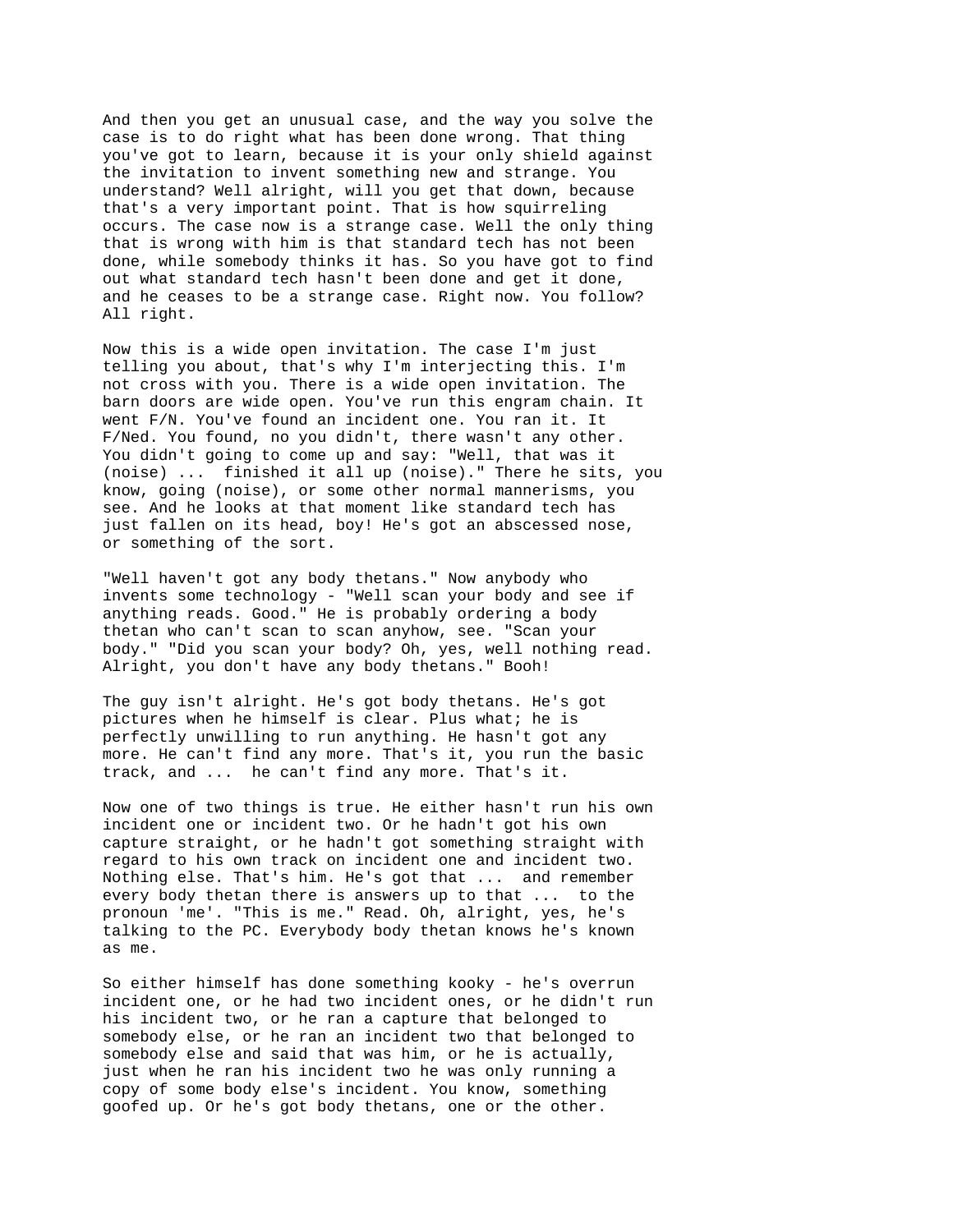Now you can establish this very easily, but you don't have to be very bright to establish this.

You just find an engram chain and you run it by engram by chains and you go find yourself an incident one or an incident two. And then you run as many incident ones as you can find to run. You got it? It's - the same damn phonograph, over and over, do the same thing.

Find the severe injury chain. Run the PC through it. Get it exactly by the book. So forth.

Pongo-pongo. Go down the chain. That, or down the chain. You are going to get an F/N.

When you get down to the F/N at the bottom of the chain, why, it's F/Ned, great, that's it.

That's finished with the chain. Good. Find incident one.

All right, so he finds an incident one and he runs it, and then you couldn't ... it won't run out and then something weird happens, so you check it for overrun, and you are already running the overrun body thetan you have been running the engram chain out of anyhow. So you rehab that body thetan and they blow. Then find another incident one. And in this wise, the PC all of a sudden starts saying: "I can do this." You say: "Good. Thank you very much." Bring him up to a proper ending point of the session, fly his needle on something, and let him go do it. Do you follow? It is always the same phonograph record. Find a severe injury chain.

Track down the severe injury chain until it goes F/N. By the book. Try to find an incident one.

Find an incident one. Run it. Now I didn't even say the severe injury chain had to read on your meter, as long as the PC could see it and go through it. But we have already run a severe injury chain that was so solid and so late and so impacted with body thetans who wouldn't let any other body thetan ever move that if the needle just flicked a time or two in trying to run the engrams, but they promptly went solid. So he found the earlier incident, got it's duration and so forth, ran it and flick, that's about all you get, an earlier flick. And then all of a sudden incident one, BD long fall, long fall, long fall. BD, fall, fall, fall, small fall, small fall, long fall, long fall. Just running it exactly as an engram. And all of a sudden where - it went  $F/N$ .

The PC said: "Now wait a minute, I ran mine. Where did the other come from?" You will find PCs walking around who are clear and who aren't mocking up pictures any more, who have got automatic pictures. And it never seems peculiar to them. Then they start thinking I must have mocked up a